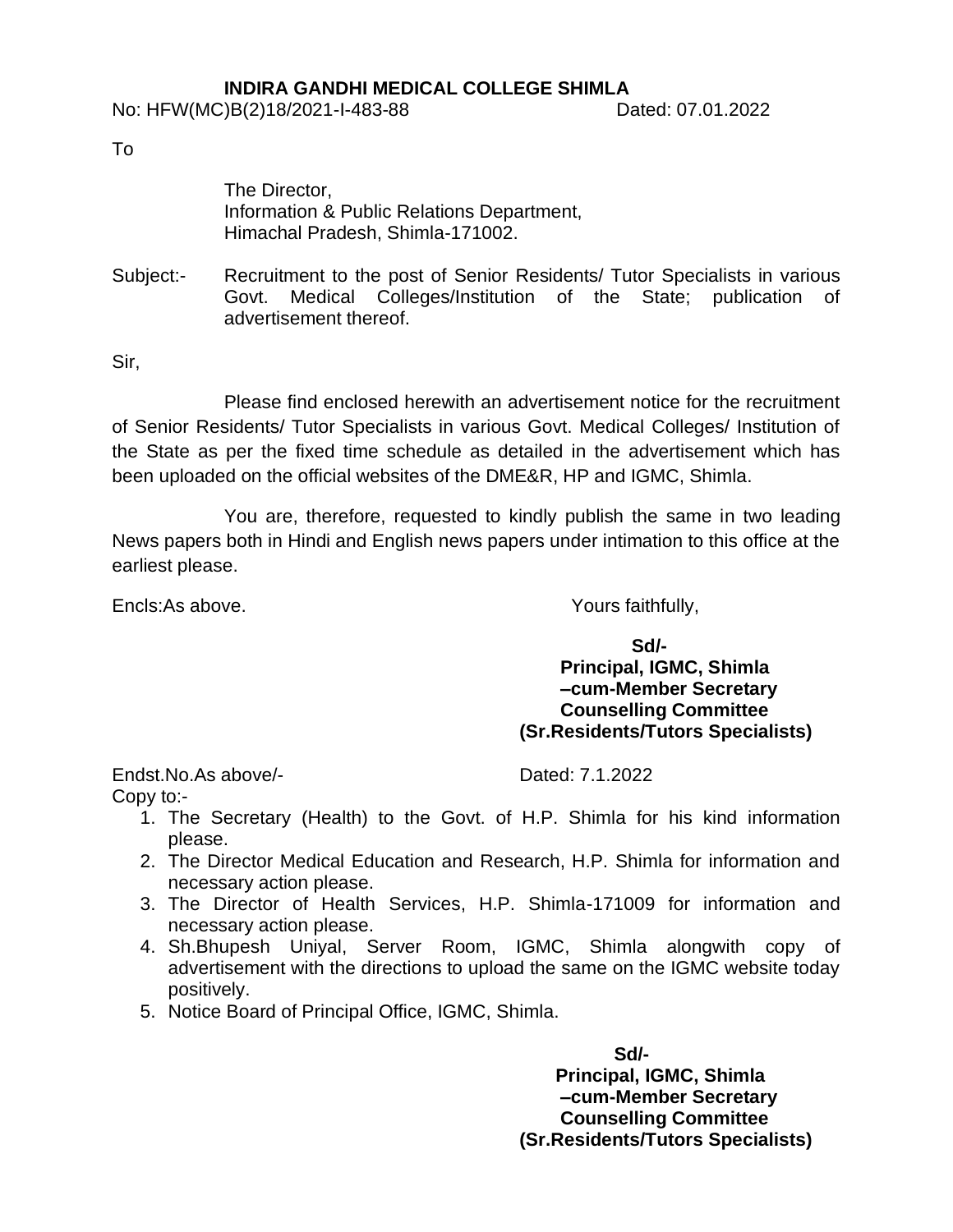## **ADVERTISEMENT APPOINTMENT OF SENIOR RESIDENTS/TUTOR SPECIALISTS IN GOVERNMENT MEDICAL COLLEGES/INSTITUTON OF THE STATE**

 Applications are invited from all the candidates fulfilling the requisite qualifications and other eligibility conditions on the prescribed application form as per Appendix-'A' for the posts of Senior Residents/ Tutor Specialists in the Govt. Medical Colleges/ Institution of the State. The posts are available in **IGMC-Shimla, Dr.RPGMC-Tanda(Kangra), Dr.YSPGMC-Nahan, SLBSGMC-Ner Chowk(Mandi), Pt.JLNGMC-Chamba, Dr.RKGMC-Hamirpur and AIMSS, Shimla.** The last date by which the interest candidates are required to upload/submit their application forms duly filled in all respects alongwith scanned copy of the receipt of application fee **in the office of the Principal, Indira Gandhi Medical College, Shimla-cum- Member Secretary, Counselling Committee in all respects alongwith requisite application fee (Rs.1500/- for General category and Rs.1000/- for the reserved category** SC/ST/OBC etc**. is 20.01.2022 upto 5.00 PM** beyond which no application shall be entertained. The requisite application fee will have to be deposited **through on-line mode only i.e. through the link [https://www.onlineshbi.com/sbicollect/](https://www.onlineshbi.com/sbicollect/%20icollecthome.htm)  [icollecthome.htm](https://www.onlineshbi.com/sbicollect/%20icollecthome.htm) (PRINCIPAL IGMC SR RESIDENCY INTERVIEW ACCOUNT)**. The details of availability of vacancies are provided at *Appendix-'B'* of this advertisement notice. However, these recruitments & appointments shall be subject to the ongoing cases in the Hon'ble Courts of Law. The speciality-wise/College/Institution-wise vacancy, eligibility criteria and other terms & conditions of selection/appointment can be seen as well as downloaded from the **website [www.igmcshimla.edu.in](http://www.igmcshimla.edu.in/) and <http://www.hp.gov.in/hpdmer/>** The candidates should regularly remain in touch with the website as the further changes, if any, & other information will be conveyed through the Institutional website.

> **Sd/- Principal, IGMC, Shimla –cum-Member Secretary Counselling Committee (Sr.Residents/Tutors Specialists)**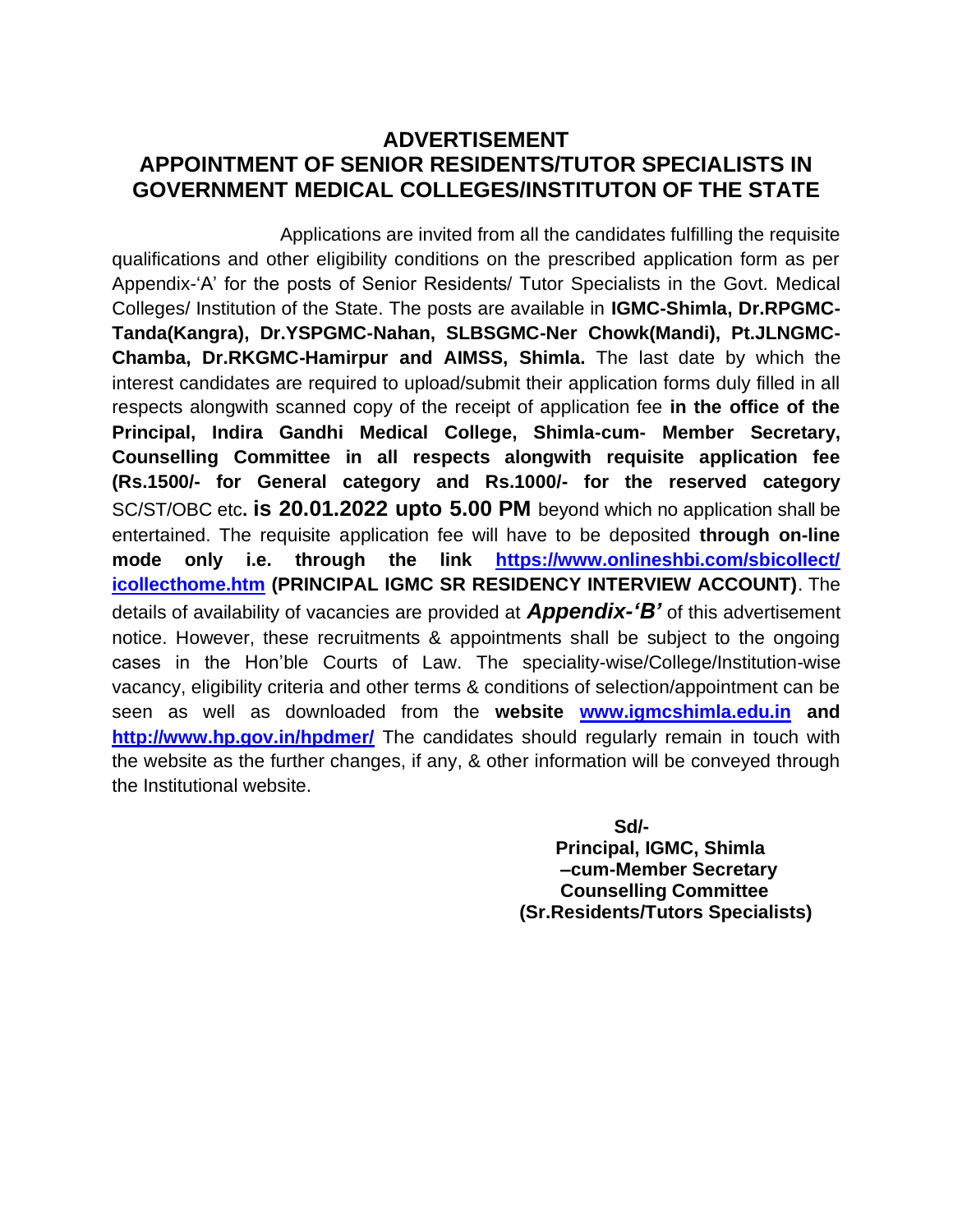#### **APPOINTMENT OF SENIOR RESIDENTS/TUTOR SPECIALISTS IN THE GOVERNMENT MEDICAL COLLEGES OF THE STATE**

 In compliance with the provisions contained in the new 'Resident Doctor Policy' notified by the Govt. vide Notification No: HFW-B(B)1-10/2018-VOL-III dated 24.12.2021 & further directions received subsequently from the Govt. vide Order No: HFW-B(B)2-36/2020, dated 6.1.2022 and the Counselling Committee constituted for the purpose by the Director Medical Education & Research, Himachal Pradesh vide office order No. HFW(DME) –B(2) – 163/2019 Vol- I- dated 1.2.2020, fresh applications for the posts of Senior Residents/Tutor Specialits are invited from the desirous candidates fulfilling the requisite qualifications and other eligibility conditions on the prescribed application form as per **Appendix 'A**'. The posts are available in **Indira Gandhi Medical College, Shimla, Dr. R.P. Govt. Medical College, Kangra at Tanda, Dr. Yashwant Singh Parmar Govt. Medical College, Nahan, Sh. Lal Bahadur Shastri Govt. Medical College, Mandi , Ner Chowk, Pt. Jawahar Lal Nehru Govt. Medical College, Chamba, Dr. Radhakrishnan Govt. Medical College, Hamirpur and AIMSS, Shimla.** The details of availability of vacancies are provided at **Appendix-'B'** of this Notification. **However, these recruitments & appointments shall be subject to the ongoing cases in the Hon'ble Courts of Law.** 

The last date by which the application should reach in the office of **Principal, Indira Gandhi Medical College, Shimla–cum-Member Secretary Counseling Committee (SRs/Tutor Specialists) complete in all respects alongwith requisite application fee ( Rs. 1500/- for General category and Rs. 1000/- for reserved category SC/ ST/OBC etc. is 20.01.2022 up to 5:00 PM beyond which no application shall be entertained**. **The requisite application fee will have to be deposited through on-line mode only i.e. through the link [https://www.onlinesbi.com/](https://www.onlinesbi.com/%20sbicollect/icollecthome.htm)  [sbicollect/icollecthome.htm](https://www.onlinesbi.com/%20sbicollect/icollecthome.htm) (PRINCIPAL IGMC SR RESIDENCY INTERVIEW ACCOUNT).** The specialty-wise/College/Institution-wise details of availability of vacancies are provided /detailed in "**Appendix-B'**. Further changes, if any, in the interview as well as vacancies of Sr. Residents/Tutor Specialists will only be intimated through website of the Institute [www.igmcshimla.edu.in](http://www.igmcshimla.edu.in/) and<http://www.hp.gov.in/hpdmer/> All the candidates are directed to remain in touch with the website for further information.

**(Contd..page-2/….)**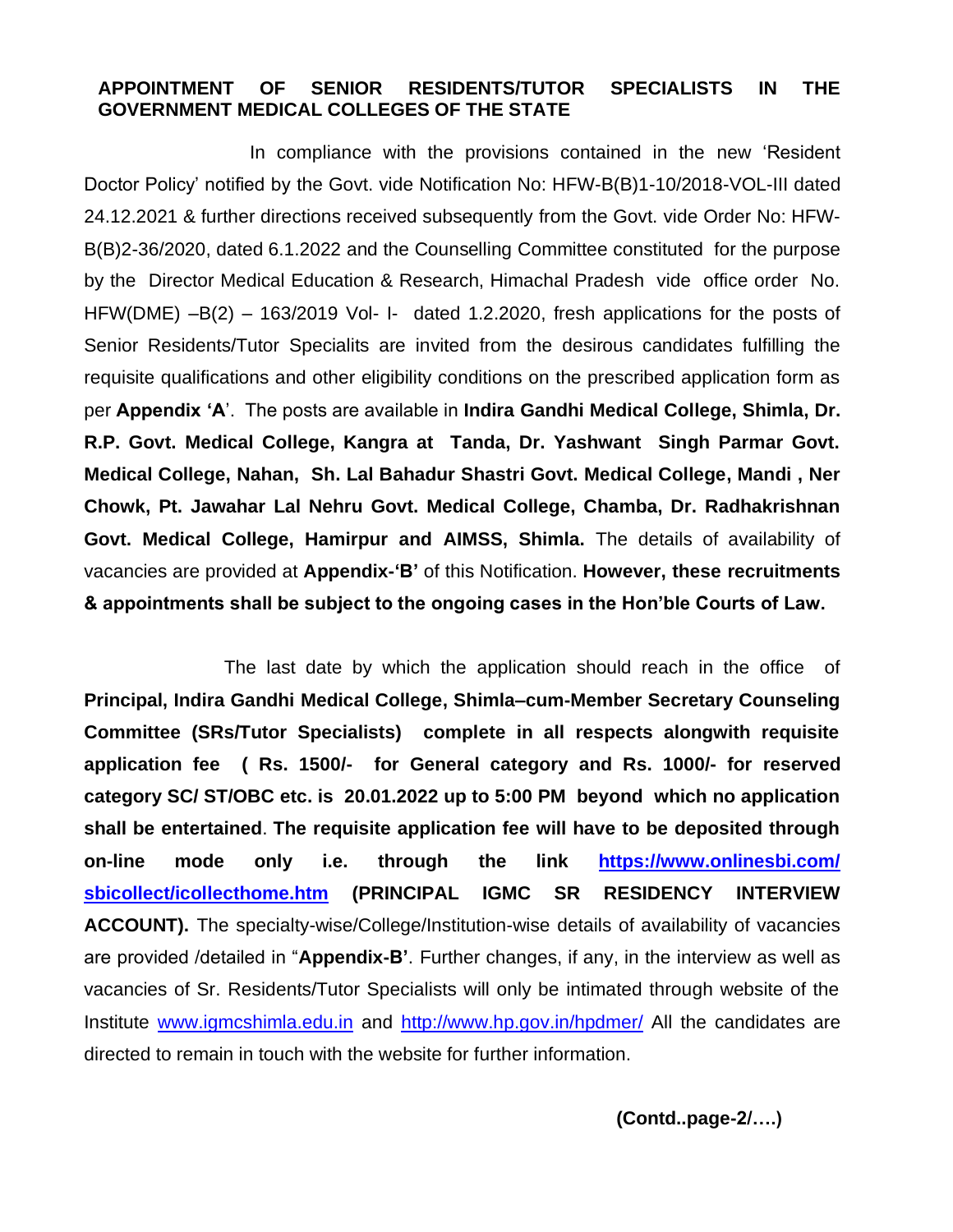**: 2 :**

**Note:- It is clarified that the applicants who have already applied for the post of Senior Resident/ Tutor Specialists are not required to apply afresh as per this advertisement, subject to the condition that the 1 st preference of the College opted by the candidate(s) in his/her application form will only be considered/treated as final. However, in case they want to change the Choice of College then he/she will have to submit revised application form annexed to this advertisement at Appendix 'A' and also need not to pay the application fee again (if already paid).** 

## **1. CLASSIFICATION** : **CLASS-I(GAZETTED) TENURE POST**

### **2. ESSENTIAL QUALIFICATION(S) / ELIGIBLITY :**

#### **For Clinical Subjects:**

Post Graduate (MD/MS/MDS) or DNB in the concerned specialty from a University/ Institution recognized/ permitted by the NMC/ Dental Council of India (DCI); failing which the PG Diploma (MD/MS/MDS) in the concerned specialty recognized/ permitted by the NMC/ DCI.

### **For non-clinical subjects:**

(a) Recognized MD/MS/DNB in the concerned specialty or qualifications as prescribed in the concerned specialty by the Himachal Pradesh Medical Education Service Rules notified by the State Government from time to time.

(b) Provided that the percentage of Tutor Specialists in non-clinical subjects from non-medical backgrounds shall not exceed the limit prescribed as per the norms fixed by NMC;

 (c) Further provided that GDOs/Direct Candidates who have furnished bond to serve the State after Post Graduation in lieu of sponsorship/stipend shall be required to serve a period of minimum one year in field posting or any such period which may be prescribed by the PG/SS policy as notified from time to time before being eligible for Senior Residency in IGMC Shimla and Dr. RPGMC Tanda;

**(Contd…page-3/….)**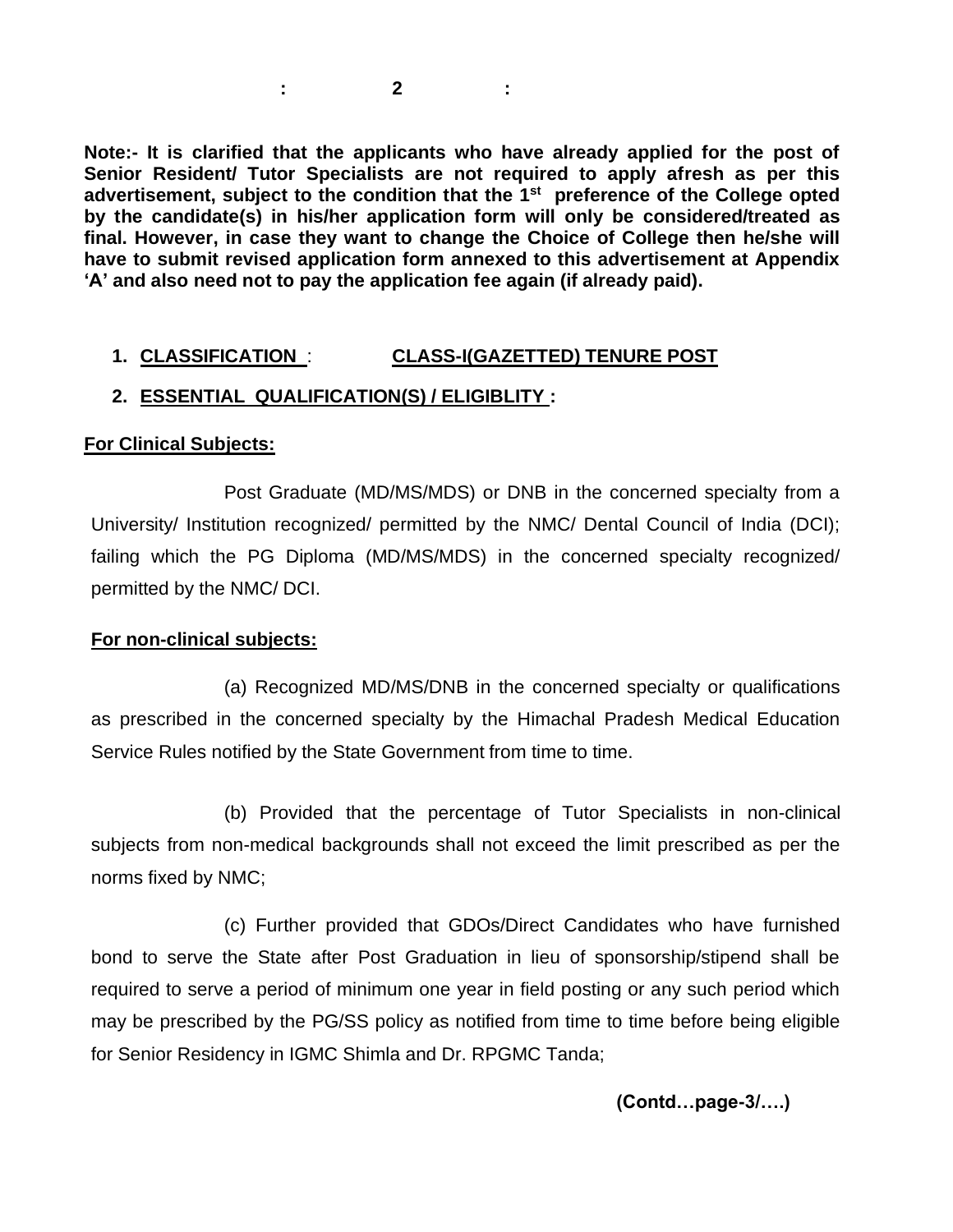**: 3 :**

 (d) Provided further that minimum one year in field posting or any such period prescribed by the PG/SS policy as notified from time to time before being eligible for Senior Residency shall be exempted to become eligible for Senior Residency in respect of newly opened Government Medical Colleges/ Institutions of the State in view of the shortage of faculties/Resident Doctors and in order to meet out the deficiency pointed out by the NMC.

## **3. PAY & ALLOWANCES:**

GDOs shall continue to draw the emoluments and pay admissible to him/her with due allowances and increments during the period of Senior Residency. The direct candidates who join as Senior Resident/Tutor Specialist in any of the Government Medical Colleges after completion of prescribed mandatory period of field posting as per policy notified vide letter No.: HFW-B(F)4-9/2017-II dated 27-02-2019 or any other policy notified in its supersession, shall be eligible to draw the pay as prescribed for a Senior Resident. Similarly, the candidates who join directly as Senior Resident/Tutor Specialist shall draw the pay as prescribed for a Senior Resident as under **:-**

| 1 <sup>st</sup> year  | Rs.60, 000/- fixed per month. |
|-----------------------|-------------------------------|
| $2nd$ year            | Rs.62,500/- fixed per month.  |
| 3 <sup>rd</sup> years | Rs.65,000/- fixed per month.  |

**Note : - Rs. 15,000/- incentive shall be granted besides emoluments per month to the Sr. Residents/ Tutor Specialists (Direct/contractual GDOs) of Pt. Jawaharlal Nehru Govt. Medical College , Chamba.**

### **4. Age Limit:**

## **45 Years and below.**

(a) Provided that the upper age limit will not be applicable to the candidate already in service of the Government including those who have been appointed on ad-hoc or on contract basis by the Government. However, in-service candidates must have atleast five years of service left at the time of appointment as Senior Resident/ Tutor Specialist.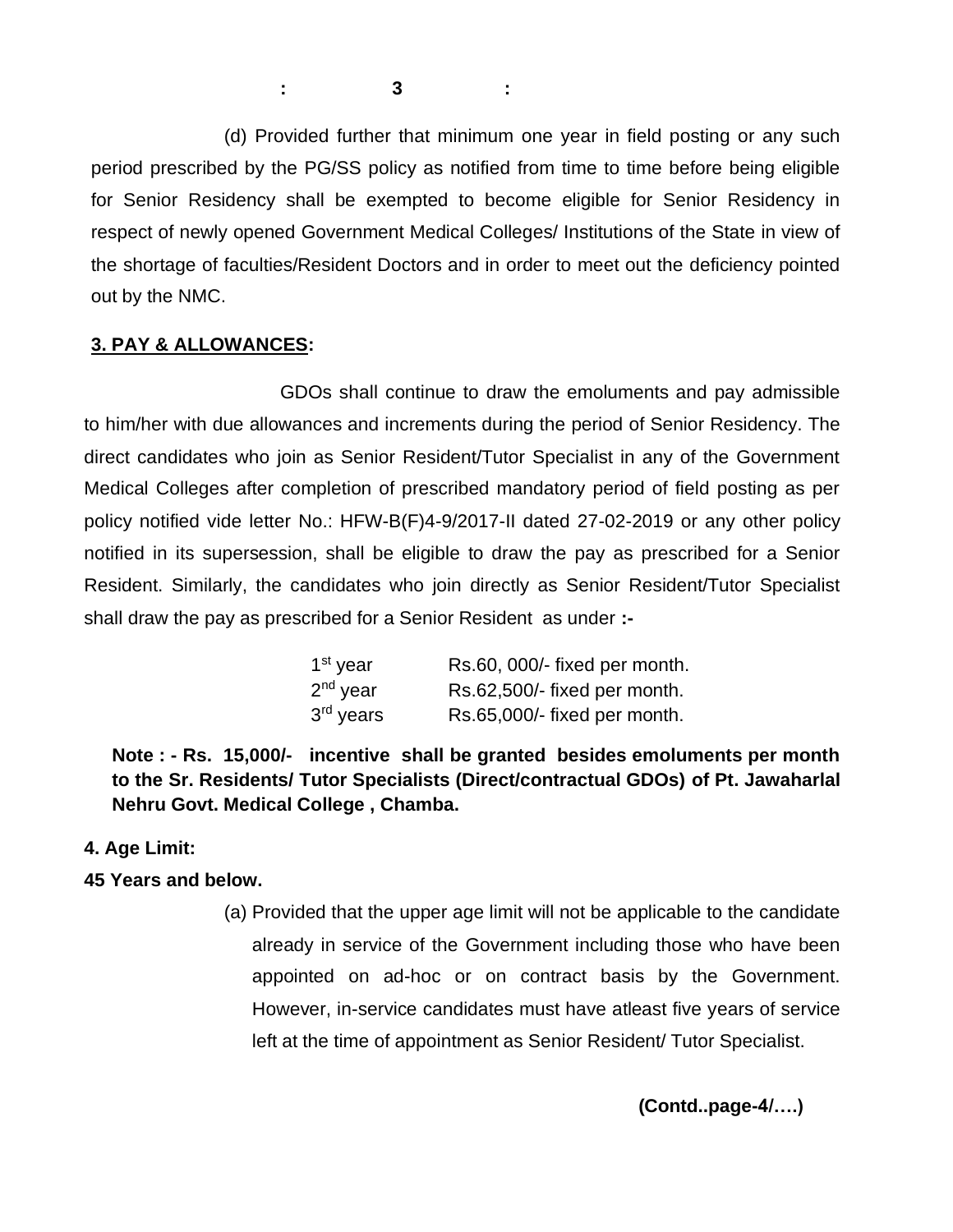(b) Provided further that in case sufficient numbers of candidates are not available during selection process/counselling, then direct candidates more than 45 years may be considered for selection against advertised vacancies of Senior Resident/ Tutor Specialist only for new Government Medical Colleges/ Institutions i.e. Nahan, Mandi, Chamba, Hamirpur and Chamiana.

 (c) Provided further that upper age limit is relaxable for Scheduled Castes/ Scheduled Tribes/ Other categories of persons to the extent permissible under the general or special order(s) of the Government of Himachal Pradesh.

 (d) Age limit for direct recruitment will be reckoned on the first day of the year in which the post(s) are advertised for inviting application.

## **5. METHOD OF RECRUITMENT**:

In order to recruit candidates for the posts of Sr. Residents/Tutor Specialists, the Principal, Indira Gandhi Medical College, Shimla-cum-Member Secretary, Counselling Committee (SRs/Tutor Specialists) shall draw specialty wise/Institution-wise merit list based on the documents submitted at the time of making application keeping the following manner : -

The distribution of marks for drawing up of merit shall be as under:-

| Sr. No.        | <b>Detail</b>                                                                                                                                                                                                                          | <b>Marks</b>                                                         |
|----------------|----------------------------------------------------------------------------------------------------------------------------------------------------------------------------------------------------------------------------------------|----------------------------------------------------------------------|
|                | MBBS Marks (Cumulative total marks of $1st$ ,<br>2 <sup>nd</sup> & 3 <sup>rd</sup> Professional examination)                                                                                                                           | Total marks obtained /<br>maximum marks x 30                         |
| $\overline{2}$ | PG (MD/MS/MDS/DNB) Degree/<br><b>Diploma</b><br>Marks (in concerned specialty)                                                                                                                                                         | Total marks obtained /<br>maximum marks x 40                         |
| 3              | Period of service of State                                                                                                                                                                                                             | As per Appendix-'C'                                                  |
| 4              | Publication of papers in Indexed Journals as<br>1 <sup>st</sup> author, 2 <sup>nd</sup> author or corresponding author<br>(Published papers or papers in respect of<br>which letter of acceptance has been issued<br>shall be counted) | 2 marks for each published<br>work subject to maximum<br>of 20 marks |

**(Contd…page-5…)**

**: 4 :**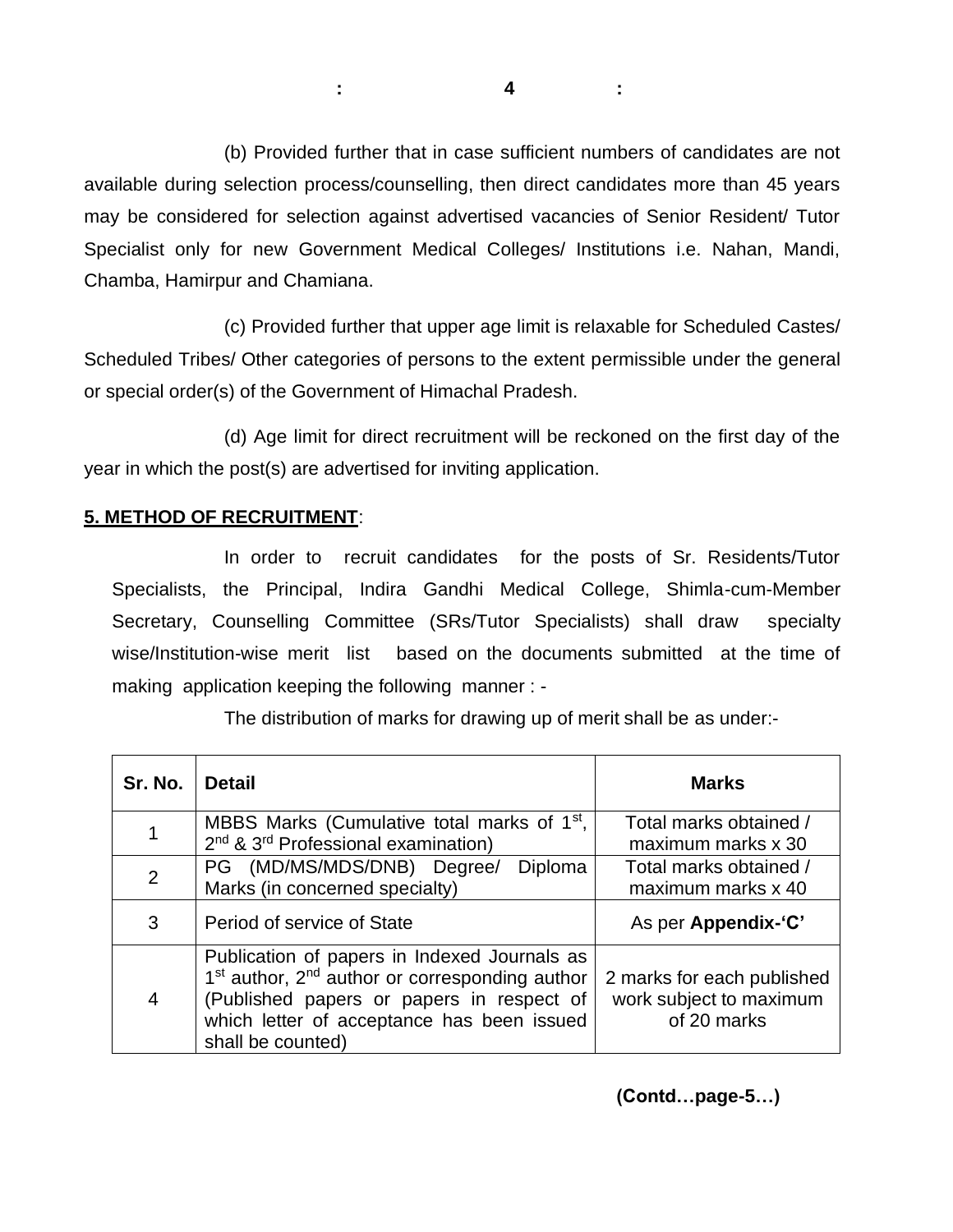- (a) The candidates who have done MD/MS/DNB/MDS in a particular subject shall be higher in merit then the candidates who have done PG Diploma in that particular specialty, irrespective of the marks earned. Similarly, for the non-clinical subjects, candidates belonging to nonmedical side shall always be placed below in the merit to candidates of the medical side irrespective of the marks earned and the inter se merit of the candidates from non medical background shall be determined on the basis of marks obtained in the Essential Qualification examinations like M.Sc. (Medical) etc. as per essential qualification prescribed in the new 'Resident Doctor Policy' at clause 7.1.
- (b) In case, the PG (MD/MS/DNB/MDS) marks are not available in respect of even one candidate in a particular specialty, the PG (MD/MS/DNB/MDS) marks shall not be taken into account while drawing up the merit of that particular specialty.
- (c) The physical appearance/counselling date for verification of documents shall be fixed by the DME&R-HP which shall be intimated by the Principal, IGMC, Shimla-cum-Member Secretaray through college website for wide publicity amongst the candidates. The candidates shall be required to be mandatorily present during the verification of documents, otherwise their candidature shall be deemed rejected. However, in case candidate is unable to be present in the counselling in person due to unavoidable circumstances, then he/she may authorize any person to represent him/her alongwith his/her original educational/ academic and other supporting documents for verification.

#### **(Contd…page-6/…..)**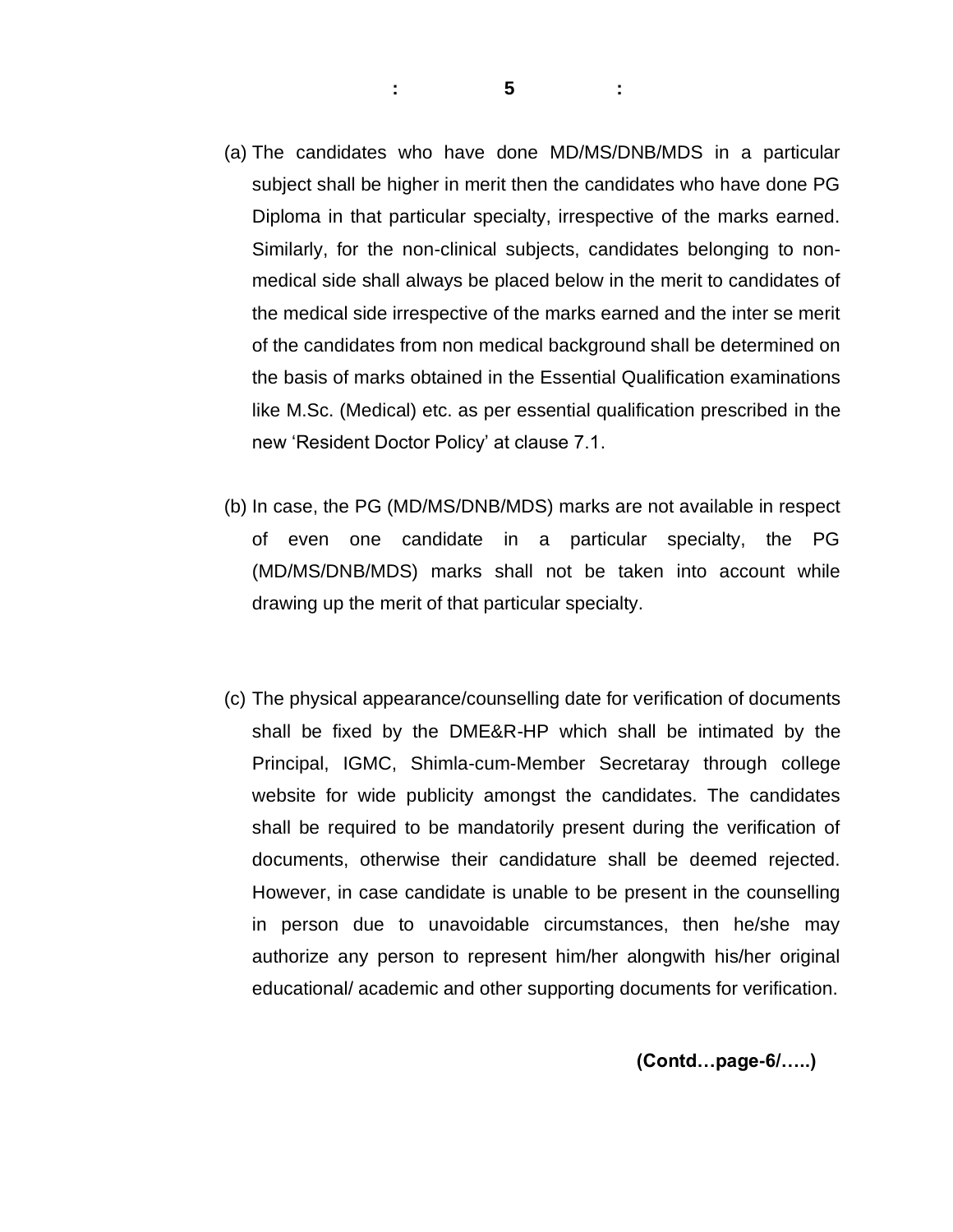- (d) After the verification of documents and after issuance of NOC by the Director Health Services, the concerned Counselling Committee (Sr.Residents/Tutor Specialists) shall allot the post of Senior Resident/ Tutor Specialist in order of merit in the concerned specialty/ department/Institution.
- (e) The Principal, IGMC, Shimla-cum-Member Secretary, Counselling Committee (Sr.Residents/Tutor Specialists) shall forward the result/selection list alongwith waiting panel to the DME&R-HP within one week after completion of selection/ counselling process (in confidential manner). The DME&R-HP shall work out the entire result/ selection list of the college/ Institution and recommend the names of selected candidates to the Government for appointment to the post of Senior Resident/ Tutor Specialist; and on the basis of approval conveyed by the Government, the DME&R-HP will issue appointment orders in this regard accordingly.

## **6. Terms and conditions:**

(a) The appointment will be ordinarily for a period of three years subject to satisfactory yearly performance appraisals which shall be brought to the notice of the Principal by the concerned Head of Department (HOD). The Principal shall intimate the Government through DME&R-HP if the services of a Senior Resident/ Tutor Specialist need to be discontinued in view of non-satisfactory performance. The post occupied by the Senior Resident/ Tutor Specialist will fall vacant only if the tenure is completed OR he/she tenders resignation OR his/her services are terminated.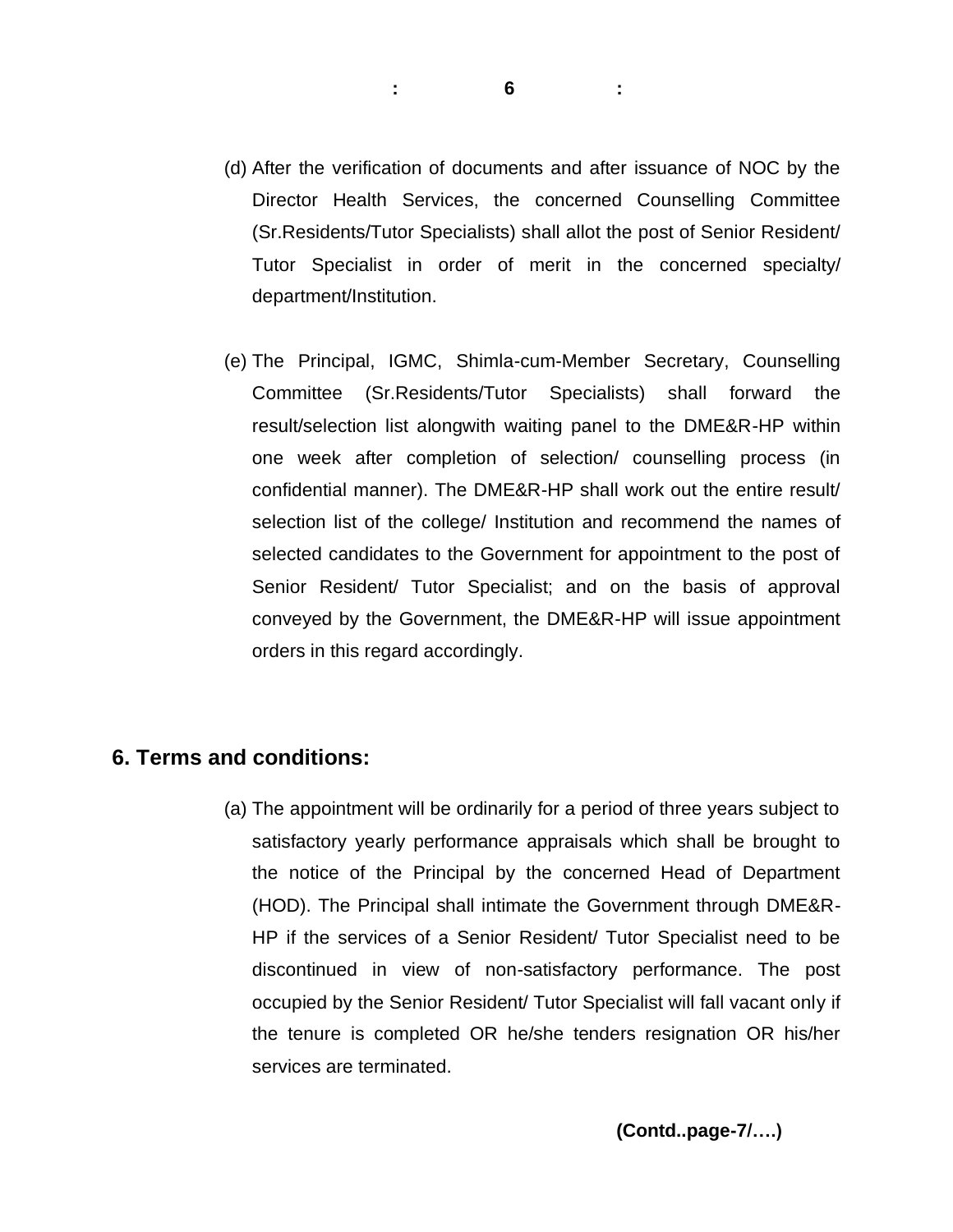- (b) The GDOs shall continue to draw the emoluments and pay admissible to him/her with due allowances and increments during the period of Senior Residency. The direct candidates including GDO (contract) who join as Senior Resident/ Tutor Specialist in all the Government Medical Colleges/ Institutions shall be eligible to draw the pay as prescribed for a Senior Resident/ Tutor Specialist.
- (c) The salary of Senior Resident/ Tutor Specialist shall be drawn against the sanctioned post of Senior Resident/ Tutor Specialist in that Government Medical College/ Institution. The GDOs selected for Senior Residency will furnish their 'Last Pay Certificate' (LPC) duly issued by their last establishment for the purpose of drawing salary against the post of Senior Resident/ Tutor Specialist.
- **(d)** The GDOs/ Direct Candidates who have furnished bond to serve the State after Post Graduation in lieu of sponsorship shall be required to serve a period of minimum one year in field posting before being eligible for Senior Residency in IGMC Shimla and Dr. RPGMC Tanda and for this purpose the last date of submission of application by the candidate shall be taken as the cut-off date. However, this condition shall not be applicable to the direct candidates who have not availed sponsorship of the State while doing Post Graduation and who are not bound by conditions of any bond. **However, this condition shall not be applicable for new Government Medical Colleges/ Institutions of the State.**
- (e) The condition of mandatory one year of field posting (Post PG) shall be equally applicable to all the specialties in **IGMC-Shimla and Dr.RPGMC Tanda**. However, the same is only exempted **in respect of newly opened Government Medical Colleges/Institutions of the State in view of the shortage of faculties/Resident Doctors and in order to meet out the deficiency pointed out by the NMC**.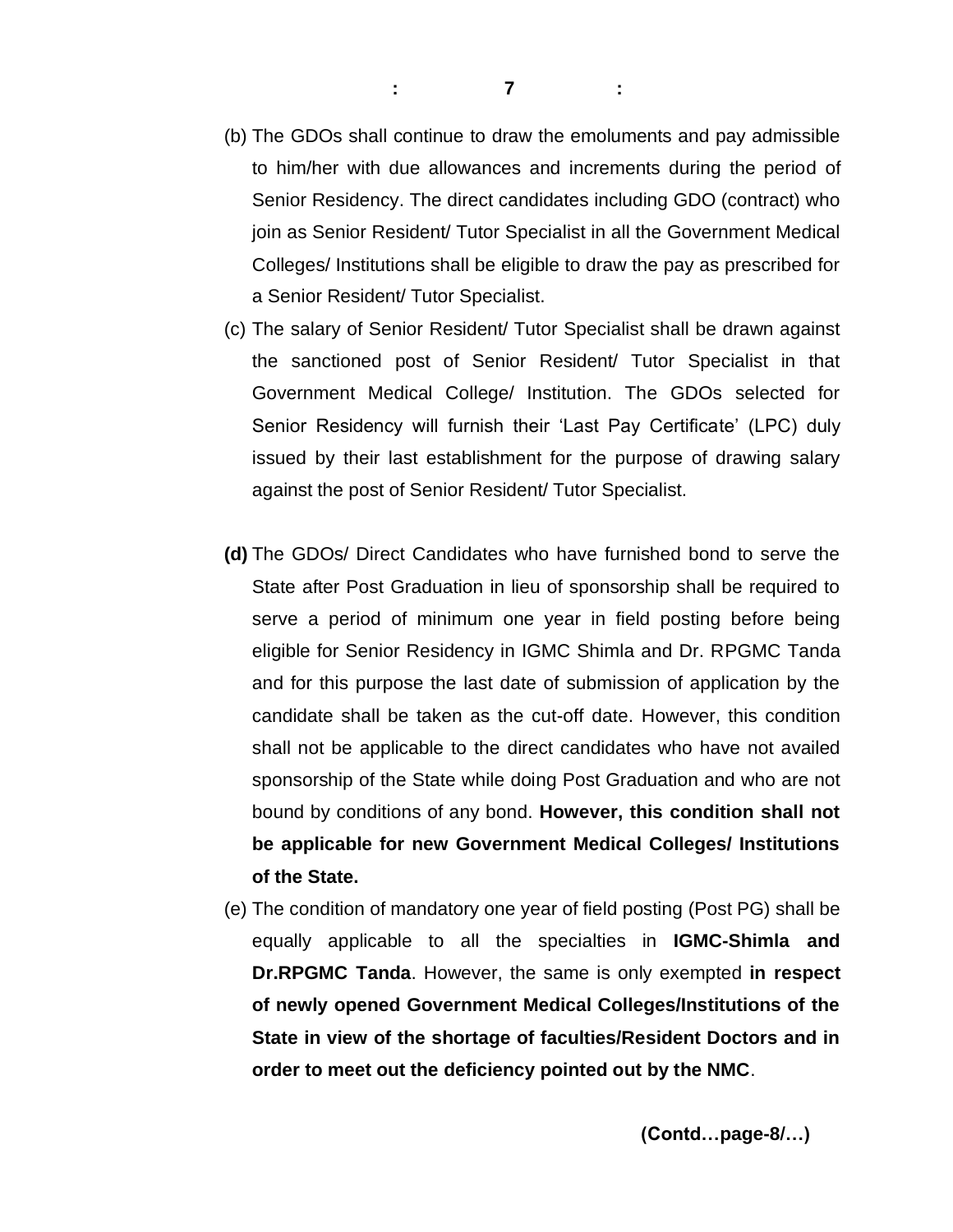(f) For the purpose of field posting under this policy, the post of Casualty Medical Officers in Medical Colleges/ Institutions shall not be included as field posting. Provided further that the service rendered in the offices of Chief Medical Officer, National Health Mission, Directorate of Health Services and State Health & Family Welfare Training Institutions at Parimahal & Cheb (District Kangra) shall be counted for the purpose of field posting. Further, the services rendered by the Medical Officers/direct candidates after completion of their Post Graduation on account of their posting in new Government Medical Colleges/Institutions against the vacant posts of Senior Resident/ Tutor Specialist shall be counted for one year mandatory peripheral service required for the purpose of admission to Sr.Residency course as per clause 7.3.7 of the new 'Resident Doctor Policy'.

#### **7. LEAVE/VACATION**:

- (a) The Senior Residents/ Tutor Specialists shall be entitled to leave/vacation as may be notified by the Government vide notification No. Health-B(15)-1/97-Loose dated 04-12-2009 and its subsequent amendments or any other notifications notified in its supersession from time to time.
- (b) The candidate appointed as Senior Resident/Tutor Specialist will only be entitled for 30 days winter vacation and 7 days summer vacation + 15 Earned leave + 12 Casual leave in a calendar year. In case of Senior Residents/Tutor Specialists (direct Quota) the E.L. of 15 days beside casual leave shall lapse at the end of a calendar year if unavailed. Provided that the concerned Senior Resident/Tutor Specialist will be entitled to get winter/summer vacation only after completing six months period of his/her Sr.Residency/Tutorship(Specialist) in the department. Any leave/vacation availed beyond vacations/leave as admissible to Sr.Residents/Tutor Specialists shall require extension of tenure to secure relevant teaching certification.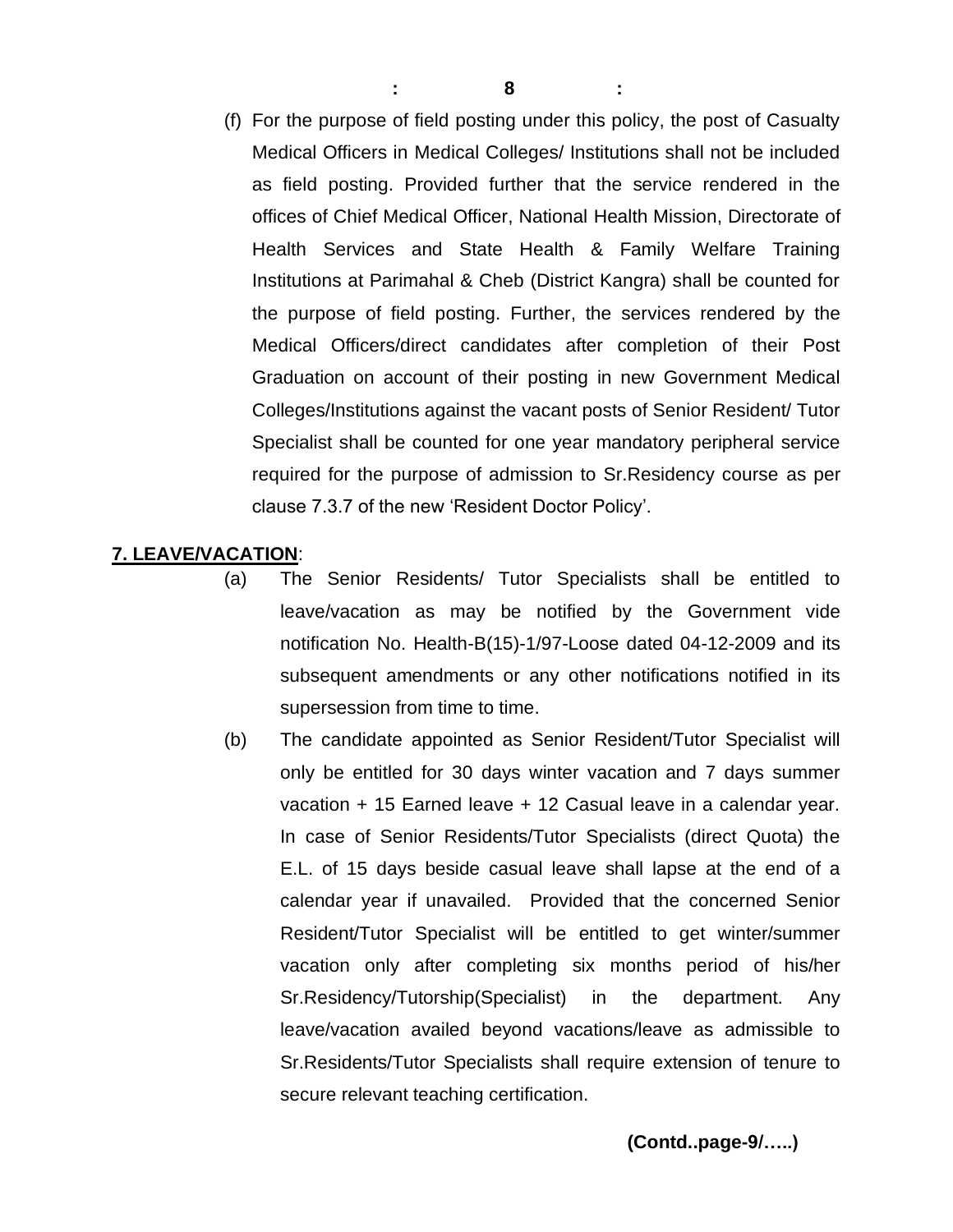**: 9 :**

#### **8. Repeat Tenure:**

- (a) There will be no repeat tenure for any candidate as Senior Resident/ Tutor Specialist in any specialty in a particular Government Medical College/ Institution. However, candidate shall be allowed to repeat only one more tenure of Senior Residency for three years in his/her concerned specialty/ department in any of the other Government Medical College/ Institution.
- (b) A Senior Resident/ Tutor Specialist who has completed his/ her tenure in one specialty will however be eligible for Senior Residency in the concerned Superspecialty department; provide that such candidates shall be placed below the fresh candidates while drawing up merit irrespective of the marks earned.

## **9. Teaching Experience:**

- (a) Senior Residents/ Tutor Specialists will be issued "teaching experience certificate" by the concerned Principal, which will be valid for promotion and appointment as Assistant Professor in the respective faculty as per R&P Rules notified by the Government from time to time.
- (b) Senior Residents/ Tutor Specialists who are pursuing Senior Residency in Superspecialty departments of the Government Medical Colleges/ Institutions of the State shall be eligible to be awarded teaching experience in their own specialty; provided that the concerned specialty is the parent department of concerned Superspecialty.

**(Contd..page-10/…..)**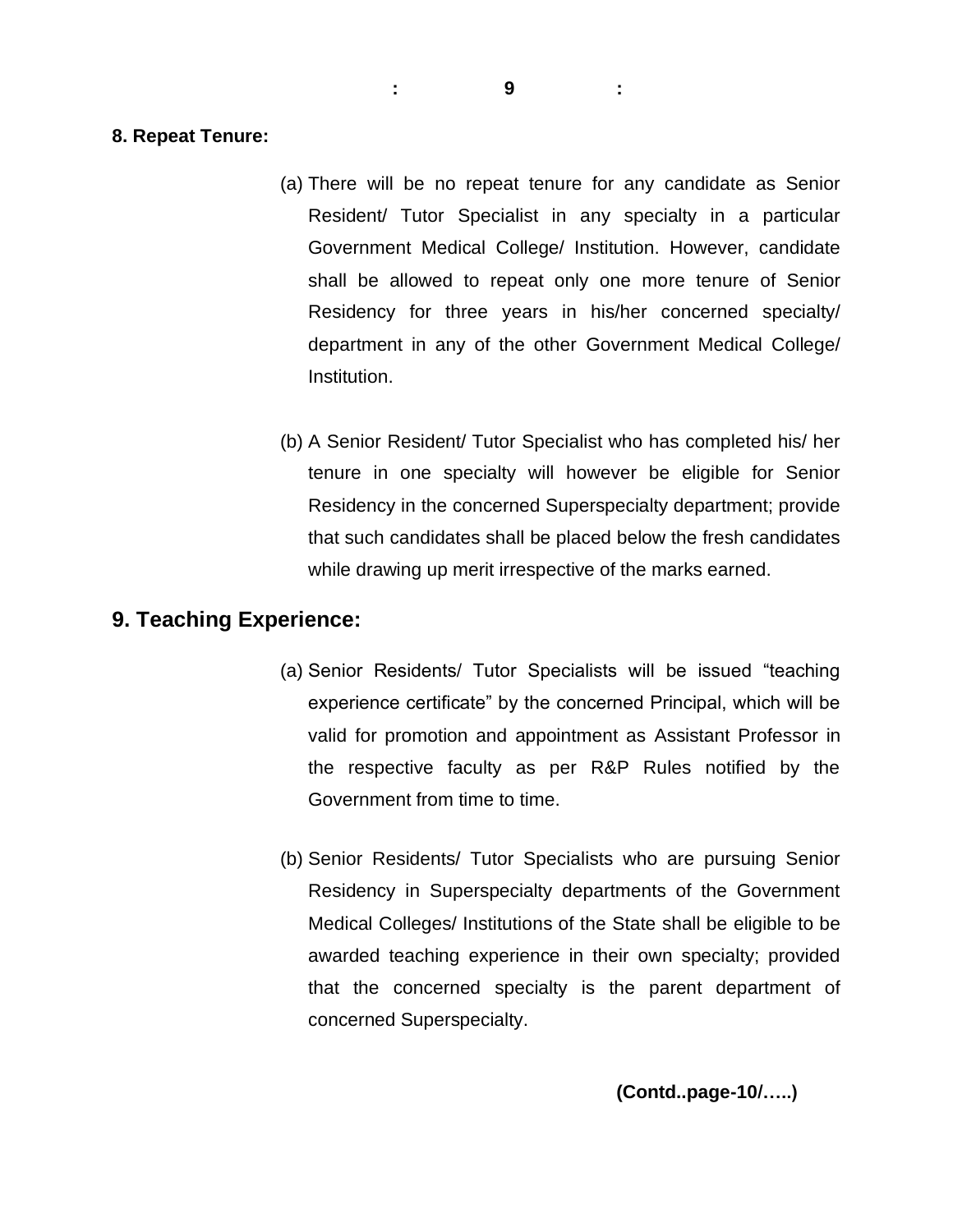- (c) The candidates who have availed maternity/ paternity leave during the period of Senior Residency shall be entitled to grant of teaching experience for the period of maternity/paternity leave admissible as per rules.
- (d) Only those candidates shall be granted **"teaching experience"** who are appointed/ selected under the Senior Resident/ Resident Doctor Policy notified by the Government from time to time.

#### **10. Inter-transferability:**

- (a) No Senior Resident/ Tutor Specialist in any institution of the State will be allowed to shift to any other institution without formal resignation from the former institution.
- (b) However, instances where inter-transferability is sought on couple case grounds may be given consideration subject to availability of departmental vacancy of Senior Resident/ Tutor Specialist in the institution to which transfer is being sought.
- (c) Provided further that the inter-transferability shall not be applicable after issuance of advertisement/ against the advertised post till the appointment of Senior Resident/ Tutor Specialist afresh.
- (d) Provided further that the Senior Resident/ Tutor Specialist shall not inter-transferable from new Government Medical College/ Institution to IGMC Shimla and Dr. RPGMC Tanda who have not completed one year mandatory field posting as per provisions of the policy.

**(Contd..page-11/…..)**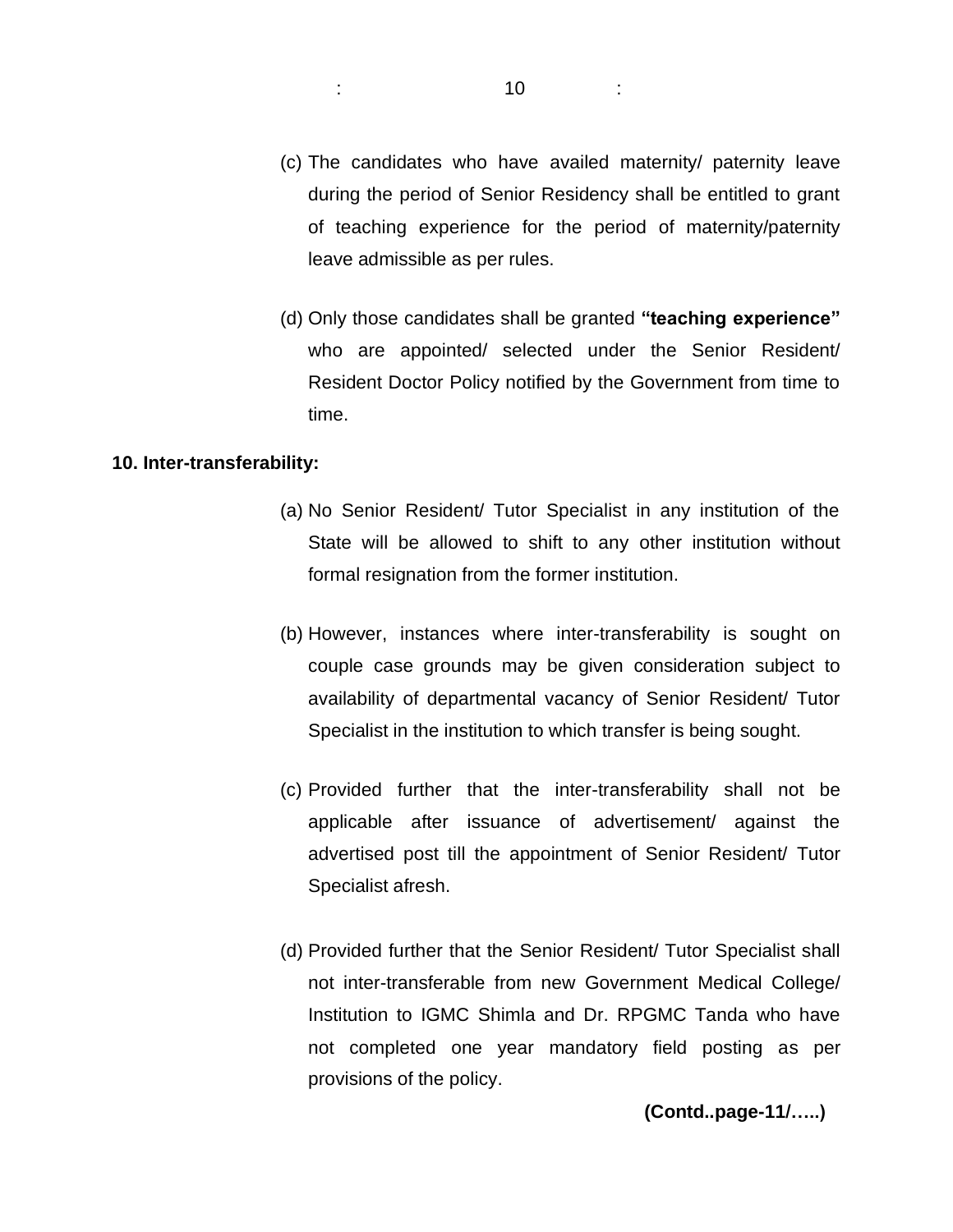- (e) Provided further that the Senior Resident/ Tutor Specialist of IGMC Shimla and Dr. RPGMC Tanda may be considered for inter-transferability to new Government Medical Colleges/ Institution subject to availability of departmental vacancy of Senior Resident/ Tutor Specialist in the institution to which transfer is being sought.
- (f) No other exception will be made to clause 7.6.1 of the policy. However, the State Government reserves the right to transfer/ depute a Senior Resident/ Tutor Specialist from one Government Medical College/ Institution to another, if the administrative exigencies demand so.

### **11. Removal/ Resignation from post of Senior Resident/ Tutor Specialist or Junior Resident/ Tutor General:**

(a) Once appointed, the incumbent can be removed from the post any time after joining in case of misconduct, misbehaviour, acts of commission/ omission, unbecoming of a public servant. The HOD will make a formal request in writing to the Principal of the concerned Government Medical College/Institution for removing the delinquent appointee. The Principal of the concerned Government Medical College/Institution will take decision in the matter after hearing both the parties. It will be necessary to give due opportunity to the concerned Senior Resident/ Tutor Specialist and Junior Resident/ Tutor General to explain his/ her position. The Principal shall forward his/her recommendations to the Government, and the final decision shall be taken at the level of Government, being the appointing authority.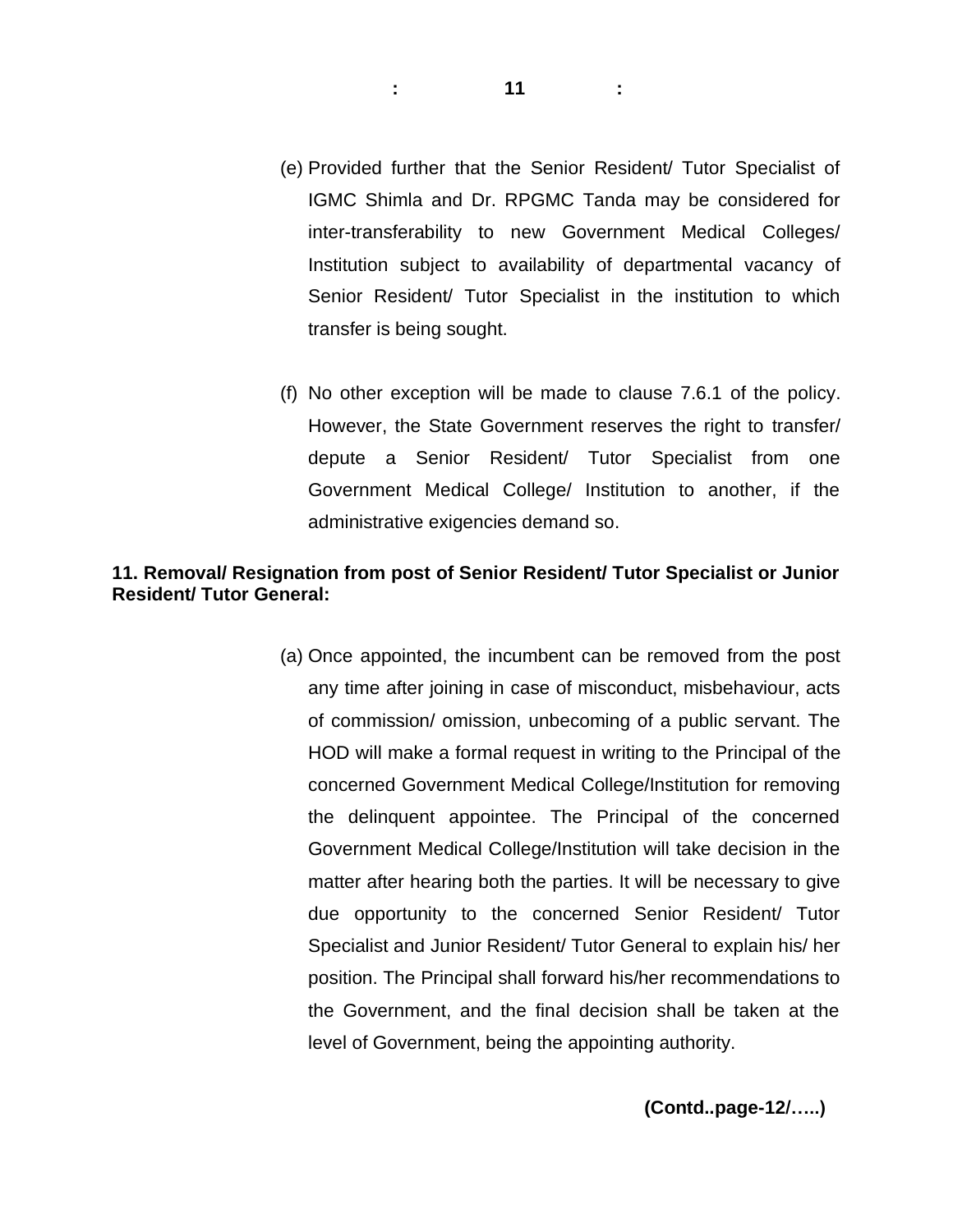- (b) Similarly, if the performance is non-satisfactory as reported by the Head of Department during annual performance appraisals, the Principal shall hear the parties and forward the case to the Government for discontinuation of services, if so required, along with his/her findings and recommendations.
- (c) Any Senior Resident/ Tutor Specialist or Junior Resident/ Tutor General shall have to give one month's notice or salary in lieu thereof to resign and the concerned Principal will accept the same.

#### **12. Reservation:**

The reservation roster shall be applied for all posts as per rules applicable in the State of Himachal Pradesh. However, if candidates of reserved category are not available in any category, then the post will be filled up from General category. Provided further that the reservation roster shall be maintained strictly in fair manner by the Principal concerned of the Government Medical College/ Institution accordingly.

#### **13. NO OBJECTION CERTIFICATE:**

The Principal IGMC Shimla –cum–Member Secretary Counselling Committee (Sr.Residents/Tutor Specialists) shall send the list of all the candidates (including GDOs and Direct candidates) who have applied for the post(s) to the Director Health Services, Himachal Pradesh for issuance of No Objection Certificate with regard to the completion of the mandatory peripheral service/one year Senior Residency in new Government Medical College/ Institution and to scrutinize any discrepancy in status of a candidate with respect to being a GDO or a direct candidate.

**(Contd..page-13/…..)**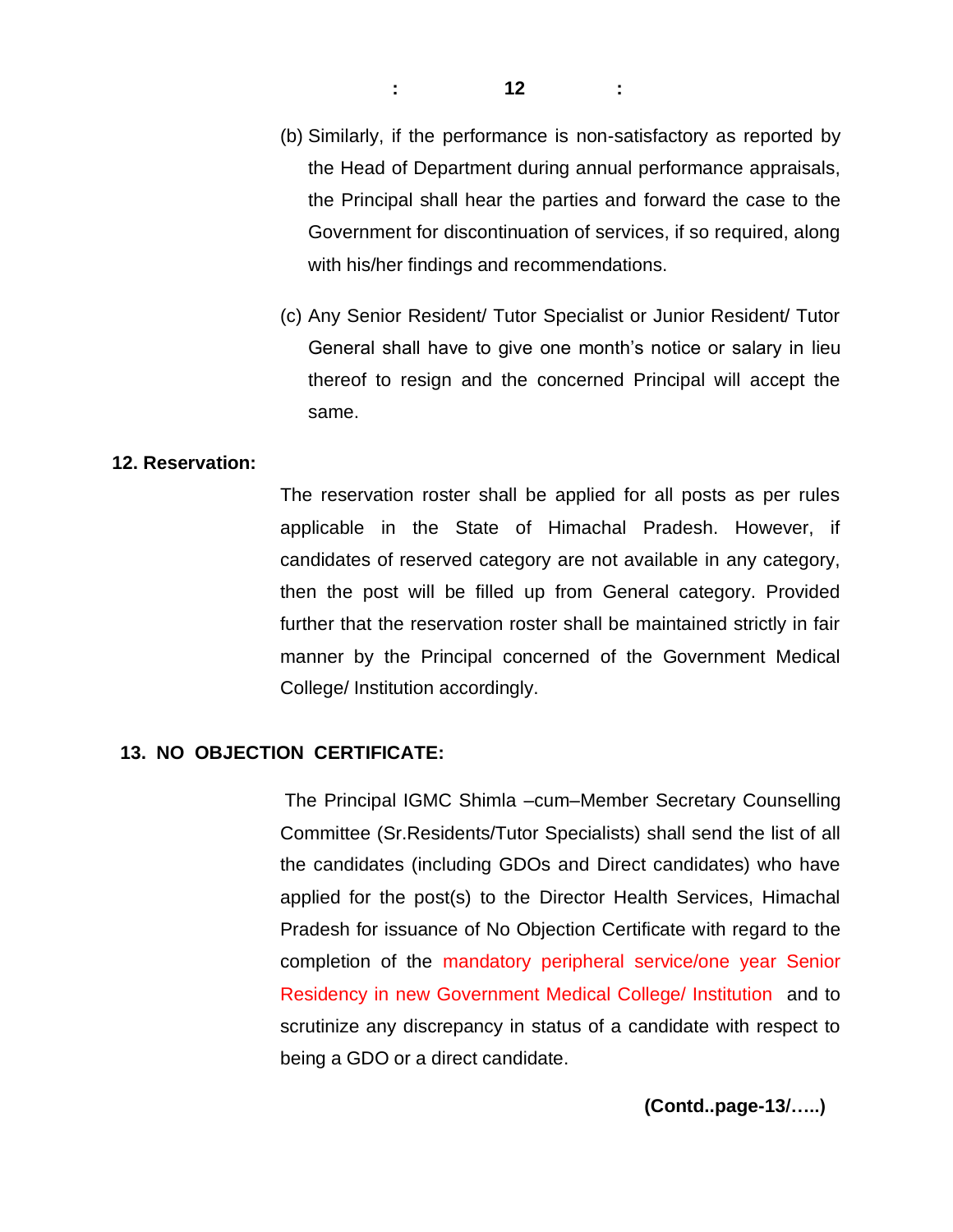Such information shall be furnished by the Director Health Services within a week of the issuance of demand letter by the Principal, IGMC, Shimla-cum-Member Secretary. In case Director of Health Service, Himachal Pradesh does not issue the requisite NOC, the candidature of such candidates shall not be considered for the post of Sr. Residents/Tutor Specialist.

## **14. IMPORTANT INSTRUCTIONS:**

- 1. No application shall be accepted if not accompanied by the receipt of application fee which the candidate(s) has/have deposited through online-mode i.e. through the link **<https://www.onlinesbi.com/sbicollect/icollecthome.htm> (PRINCIPAL IGMC SR RESIDENCY INTERVIEW ACCOUNT)**
	- 2. College/Institution/Specialty once chosen will be final and if selected, the candidates will not be permitted to change the same at any stage during this period/tenure except as provided under rules.
	- 3. Incomplete or wrongly addressed applications shall not be considered at all and shall be rejected out-rightly. Principal IGMC Shimla – cum – Member Secretary Counselling Committee / DME & Research, Himachal Pradesh will not make further correspondence with the candidate in this matter. Fee once paid shall not be refunded/ adjusted under any circumstances.
- 4. The candidate should enclose the copies of the following certificates/documents (self attested) along with application form:
	- a) Certificate of Matriculation or its equivalent examination (for verification of age)
	- b) Detailed marks certificates/Degree/PG diploma of Professional examination of MBBS,MD/MS/ or DNB Degree/Diploma etc.
	- c) Copies of publications of papers (as mentioned ) at clause 5 (4) referred to above .
	- d) Character certificate from the employer /Head of the institution last attended.
	- e) Registration Certificate from Medical Council for MBBS & MD/MS/DNB or copy of receipt in respect of application submitted to medical council for registration thereof.

**(Contd..page-14/…..)**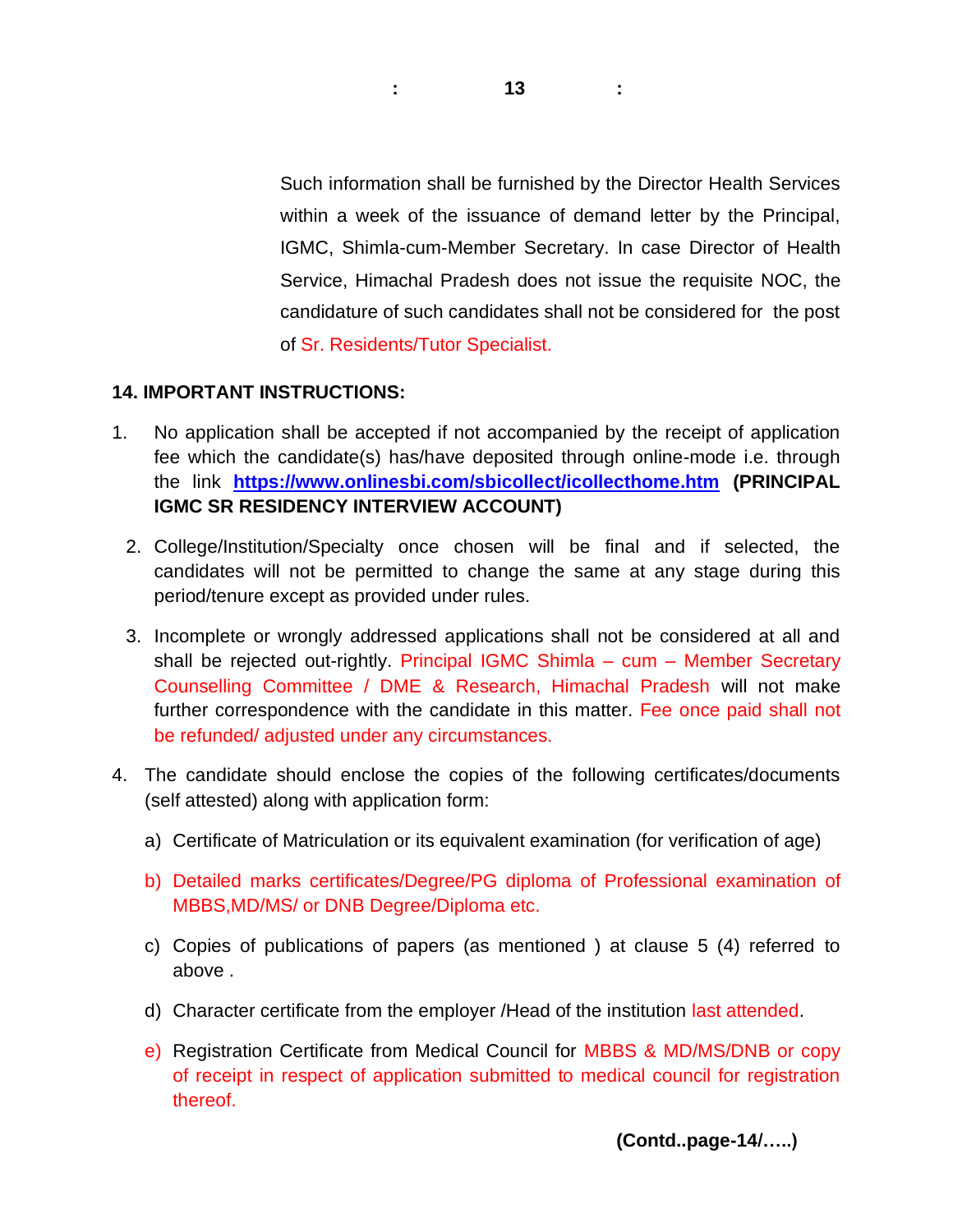- f) Attempt certificates in respect of MBBS and MD/MS/DNB etc.
- g) Service certificate from the concerned **Chief Medical Officer/Principal of the Govt. Medical Colleges as well as Director Health Services, HP only** regarding serving in the peripheral/field health institutions after completion of his/her post graduation.
- h) Any other certificates.

The rest of the terms & conditions shall be applied the same as contained in the new 'Resident doctor policy; issued by the Government vide Notification No: HFW-B(B)1-10/2018-Vol-III- dated 24.12.2021.

**Note**:-

- **i) The vacancy/seat(s) is/are tentative, however, the Director Medical Education, HP/Member Secretary, Counselling Committee reserves the right to either increase or decrease the post(s) according to administrative exigency.**
- **ii) It is clarified that the applicants who have already applied for the post of Senior Resident/ Tutor Specialists are not required to apply afresh as per this advertisement, subject to the condition that the 1st preference of the College opted by the candidate(s) in his/her application form will only be considered/treated as final. However, in case they want to change the Choice of College then he/she will have to submit revised application form annexed to this advertisement at Appendix 'A' and need not to pay the application fee again (if already paid).**
- **iii) The candidate shall apply only in one Government Medical College/ Institution on the prescribed application form annexed herewith.**
- **iv) The selection will be subject to the availability of vacancies in the particular department/ speciality/College/Institution.**
- **v) The Govt./Director Medical Education, HP/Member Secretary, Counselling Committee reserves the right to withdraw/cancel the aforesaid interview/recruitment of Sr.Resident(s)/Tutor Specialists at any time without assigning any reason.**
- **vi) The Govt. of HP reserves all rights and discretion to take decision regarding any change in terms & conditions.**
- **vii) Fee instructions/steps to be followed are as per Appendix- 'D'**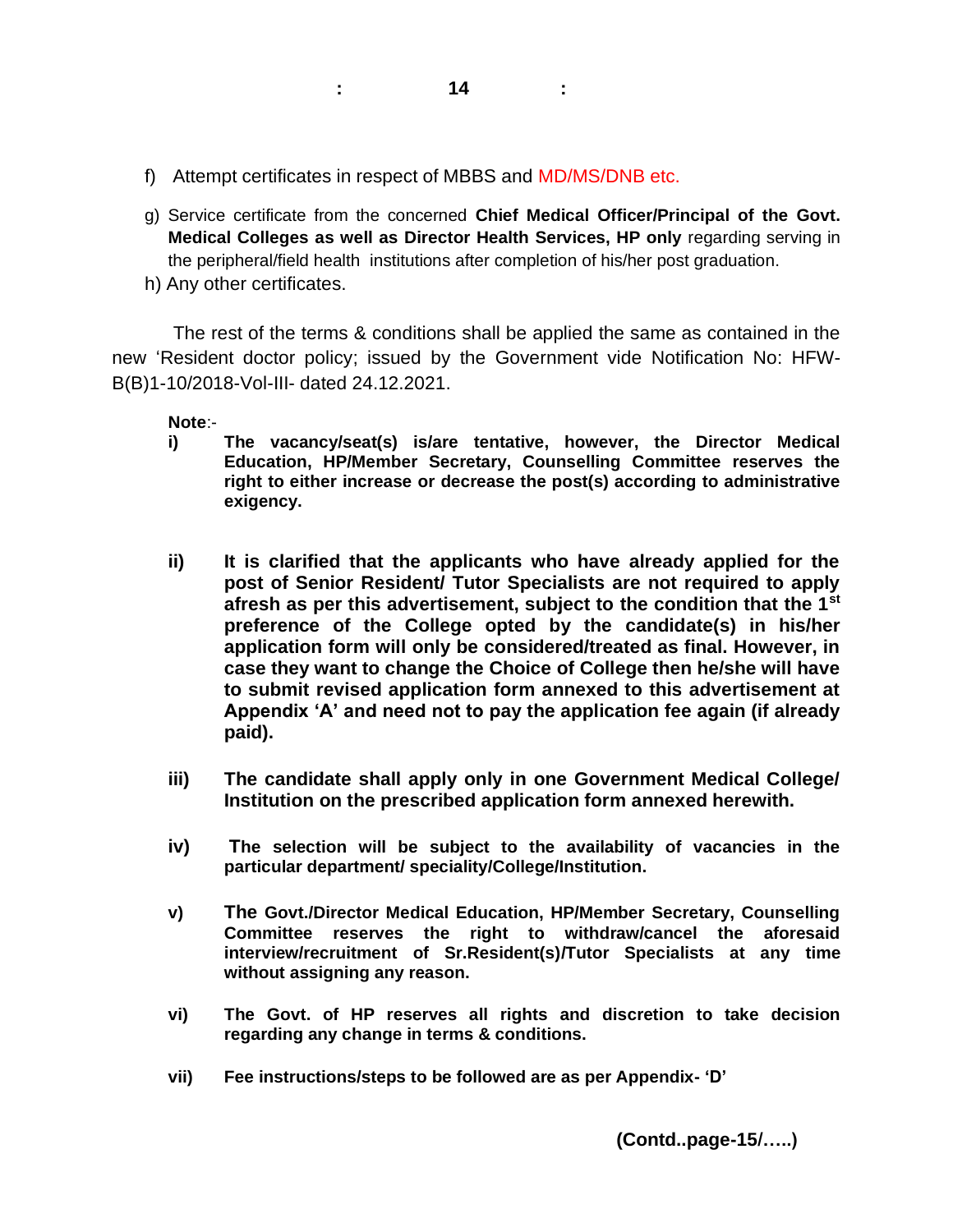- **viii) All recruitments & appointments shall be subject to the ongoing cases in the Hon'ble Courts of Law.**
- **ix) The posts shall be filled up strictly in accordance with the new 'Resident Doctor Policy' notified by the Govt. vide Notification No: HFW-B(B)1- 10/2018-VOL-III, dated 24.12.2021. However, in case any of the vacancies/posts remained vacant in the respective speciality/Medical College/Institution as per the policy ibid then the same can be considered to fill-up from amongst the eligible candidates in the Mop-up round strictly as per the Merit list-cum-eligibility.**
- **x)** Changes, if any, in the said interview/ Counselling as well as vacancies of Sr. Residents/Tutor Specialists will only be intimated through website of the Institute [www.igmcshimla.edu.in](http://www.igmcshimla.edu.in/) and http://www.hp.gov.in/hpdmer/

 **Sd/- Principal, IGMC, Shimla –cum-Member Secretary Counselling Committee (Sr.Residents/Tutors Specialists)**

**: 15 :**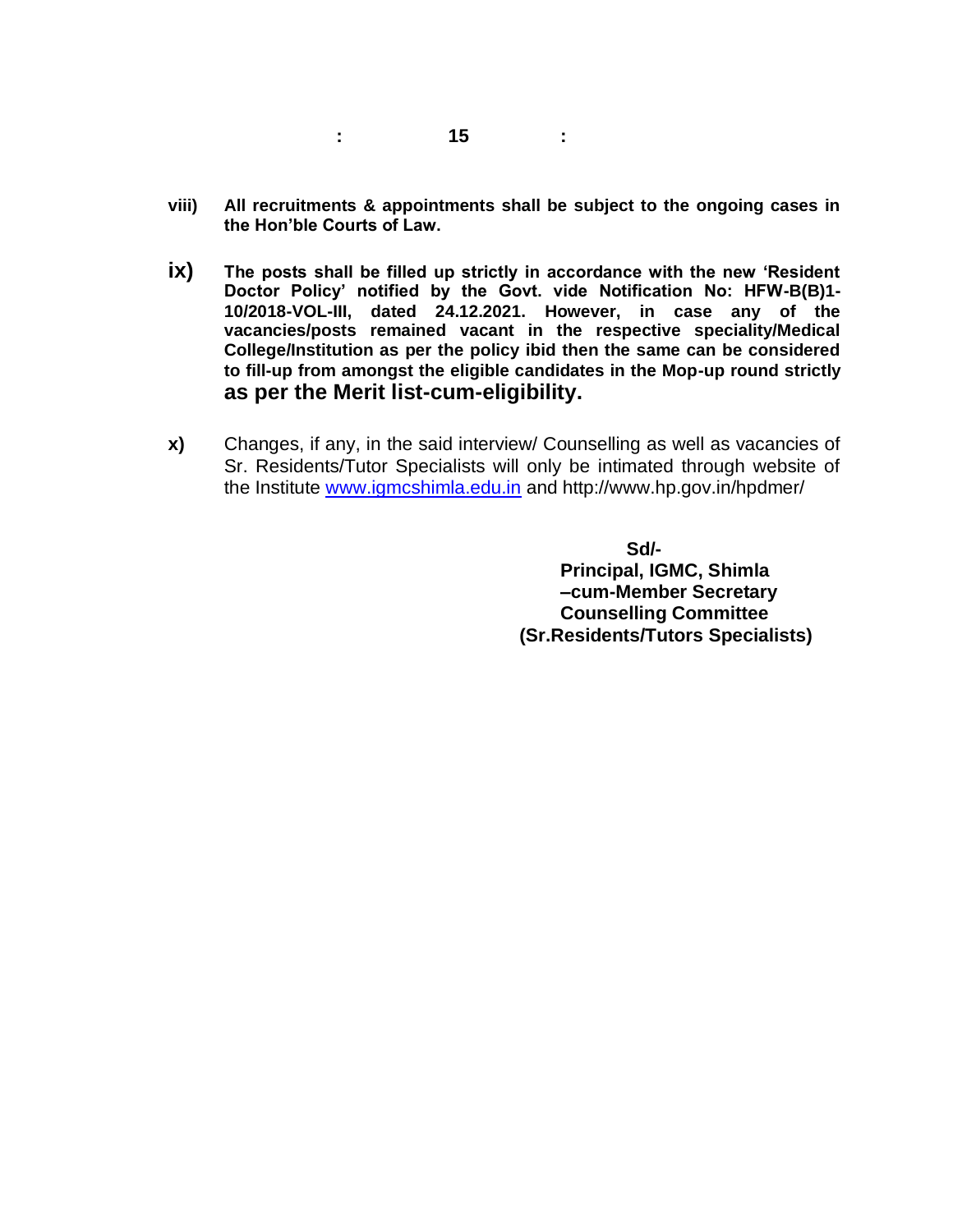# **Appendix-'A'**

# **Application Form**

| 1.  | Name of candidate in capital letters:                                            |                                      |
|-----|----------------------------------------------------------------------------------|--------------------------------------|
| 2.  | Father's/Husband Name:                                                           |                                      |
| 3.  | Date of Birth:                                                                   | Please paste<br>self attested        |
| 4.  | Education Qualification (Professional): ________________________                 | passport size<br>photograph<br>here. |
| 5.  | <b>Permanent Home Address:</b>                                                   |                                      |
| 6.  | Correspondence address (if different, from permanent address: __________________ |                                      |
|     | Mobile No.: _______________________; email ID : ________________________________ |                                      |
| 7.  |                                                                                  |                                      |
| 8.  |                                                                                  |                                      |
| 9.  | Whether the candidate is in-service GDO/Ad-hoc/Contract/RKS appointees: ____     |                                      |
| 10. | Details of Service (for GDOs only):                                              |                                      |
|     | Adhoc/Contract/RKS basis:                                                        |                                      |
|     | Regular basis:                                                                   |                                      |
|     | 11. Detail of institutions served:                                               |                                      |
|     | Name of Institution:                                                             |                                      |
|     |                                                                                  |                                      |
|     |                                                                                  |                                      |
|     |                                                                                  |                                      |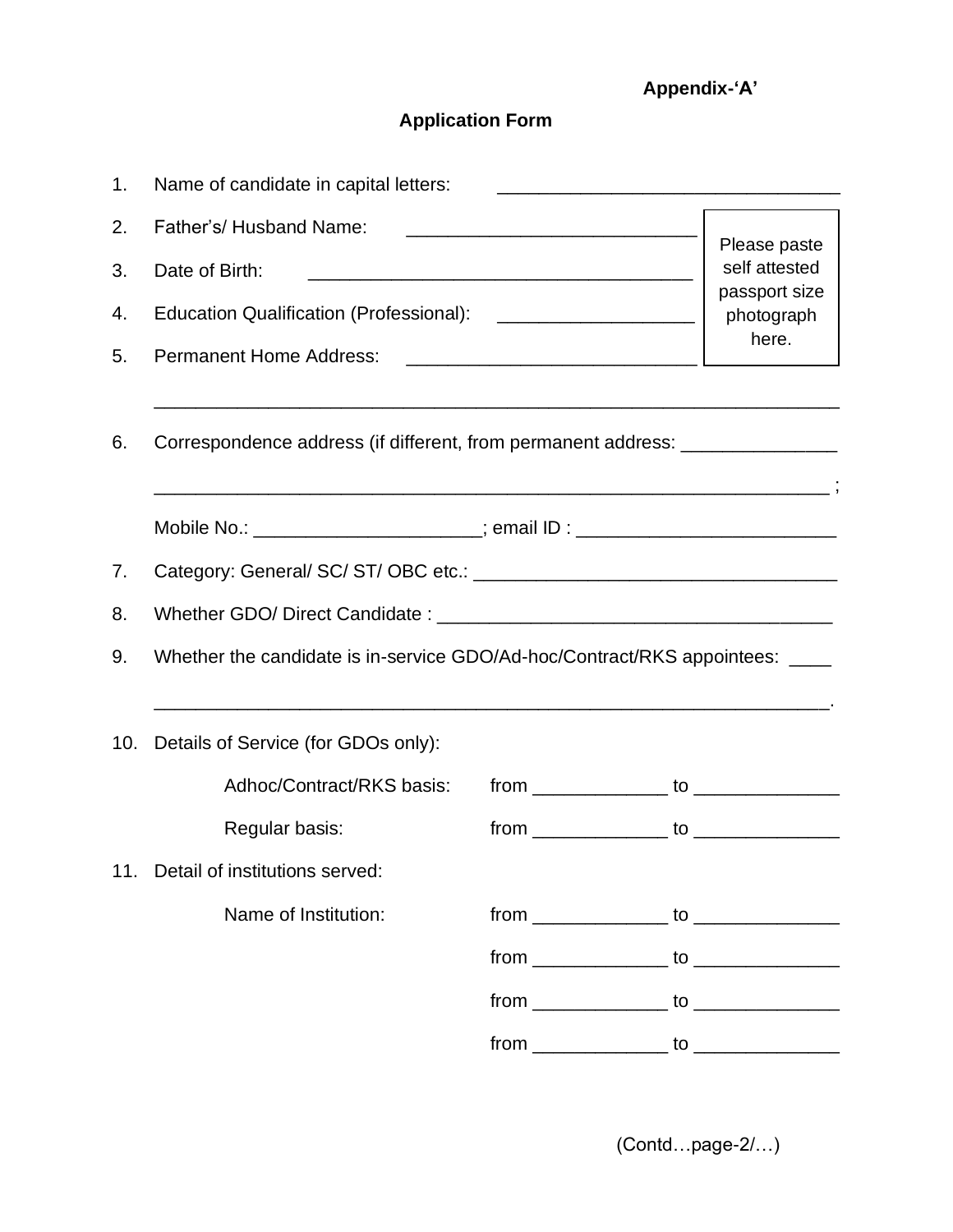12. Whether the candidate has worked as Senior Resident/ Tutor Specialist or Junior Resident/ Tutor General in the past. If yes, details thereof:

(i) Name of Medical College where served: \_\_\_\_\_\_\_\_\_\_\_\_\_\_\_\_\_\_\_\_\_\_\_\_\_\_ (ii) Name of Specialty/Department: \_\_\_\_\_\_\_\_\_\_\_\_\_\_\_\_\_\_\_\_\_\_\_\_\_\_\_\_\_\_ (iii) Period: from \_\_\_\_\_\_\_\_\_\_\_\_\_ to \_\_\_\_\_\_\_\_\_\_\_\_\_\_

13. Details of certificates attached with application:

| (i)                                                                | (ii)                                                                                                                 |
|--------------------------------------------------------------------|----------------------------------------------------------------------------------------------------------------------|
|                                                                    | <u> 2000 - 2000 - 2000 - 2000 - 2000 - 2000 - 2000 - 2000 - 2000 - 2000 - 2000 - 2000 - 2000 - 2000 - 2000 - 200</u> |
| (iii)                                                              | (iv)                                                                                                                 |
|                                                                    |                                                                                                                      |
| (v)<br><u> 1980 - Johann Barn, mars and de Brasilian (b. 1918)</u> |                                                                                                                      |
|                                                                    | (viii)                                                                                                               |

14. Medical College/ Institution applied for : \_\_\_\_\_\_\_\_\_\_\_\_\_\_\_\_\_\_\_\_\_\_\_\_\_\_\_\_\_\_\_\_\_

15. Details of marks obtained in MBBS degree:

| Sr. No.     | Exams                     | <b>Maximum Marks</b> | <b>Marks Obtained</b> |
|-------------|---------------------------|----------------------|-----------------------|
|             | <b>First Professional</b> |                      |                       |
| $\mathbf 2$ | Second Professional       |                      |                       |
| 3           | <b>Final Professional</b> |                      |                       |
|             | <b>Total Marks</b>        |                      |                       |

**Note:** Marks out of 30 = {Marks obtained in First, Second & Third Prof. ÷ Total marks x 30}

(Contd.page-3/….)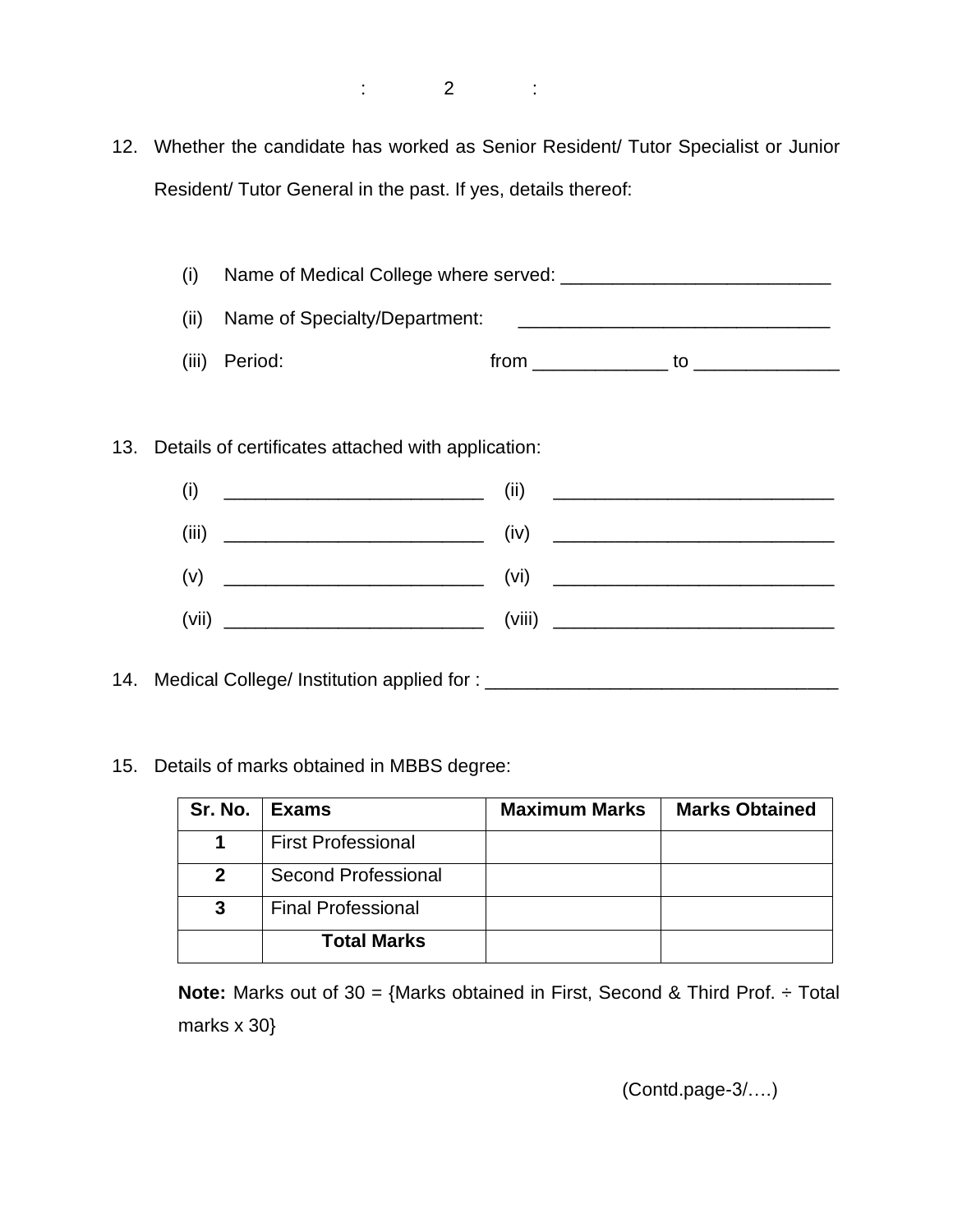16. Details of marks obtained MD/MS/DNB/MDS or any other examination (as applicable):

| Sr. No. | <b>Exams</b> | <b>Maximum Marks</b> | <b>Marks Obtained</b> |
|---------|--------------|----------------------|-----------------------|
|         |              |                      |                       |
| 2       |              |                      |                       |
| 3       |              |                      |                       |

**Note:** Marks out of 40 = {Total Marks obtained in MD/MS/DNB/MDS ÷ Total marks in MD/MS/DNB/MDS x 40}

- 17. Details of Bond Condition as per PG/SS policy:-
- 18. Paper Publications (include only indexed journals and papers as first/corresponding author): (Attach detail separately with a copy of each paper)

\_\_\_\_\_\_\_\_\_\_\_\_\_\_\_\_\_\_\_\_\_\_\_\_\_\_\_\_\_\_\_\_\_\_\_\_\_\_\_\_\_\_\_\_\_\_\_\_\_\_\_\_\_\_\_\_\_\_\_\_\_\_\_\_\_\_

19. Detail of application fee:- Bank draft/ online transaction detail:-\_\_\_\_\_\_\_\_\_\_\_\_\_\_\_\_\_\_\_\_\_\_\_\_\_\_\_\_\_\_\_\_\_\_\_\_ (Attach detail separately with a copy of proof).

## **UNDERTAKING**

I, hereby, declare that, the entries made by me in the Application Form are complete and true to the best of my knowledge and based on records. I, hereby, undertake to present the original documents on the designated date of personal appearance. I shall be solely responsible for any wrong information supplied by me. I shall abide by the relevant policy/instructions/notifications regarding the appointment.

Name & Signature of the applicant

Dated : \_\_\_\_\_\_\_\_\_\_\_\_\_\_\_\_\_\_\_\_\_\_

Place : \_\_\_\_\_\_\_\_\_\_\_\_\_\_\_\_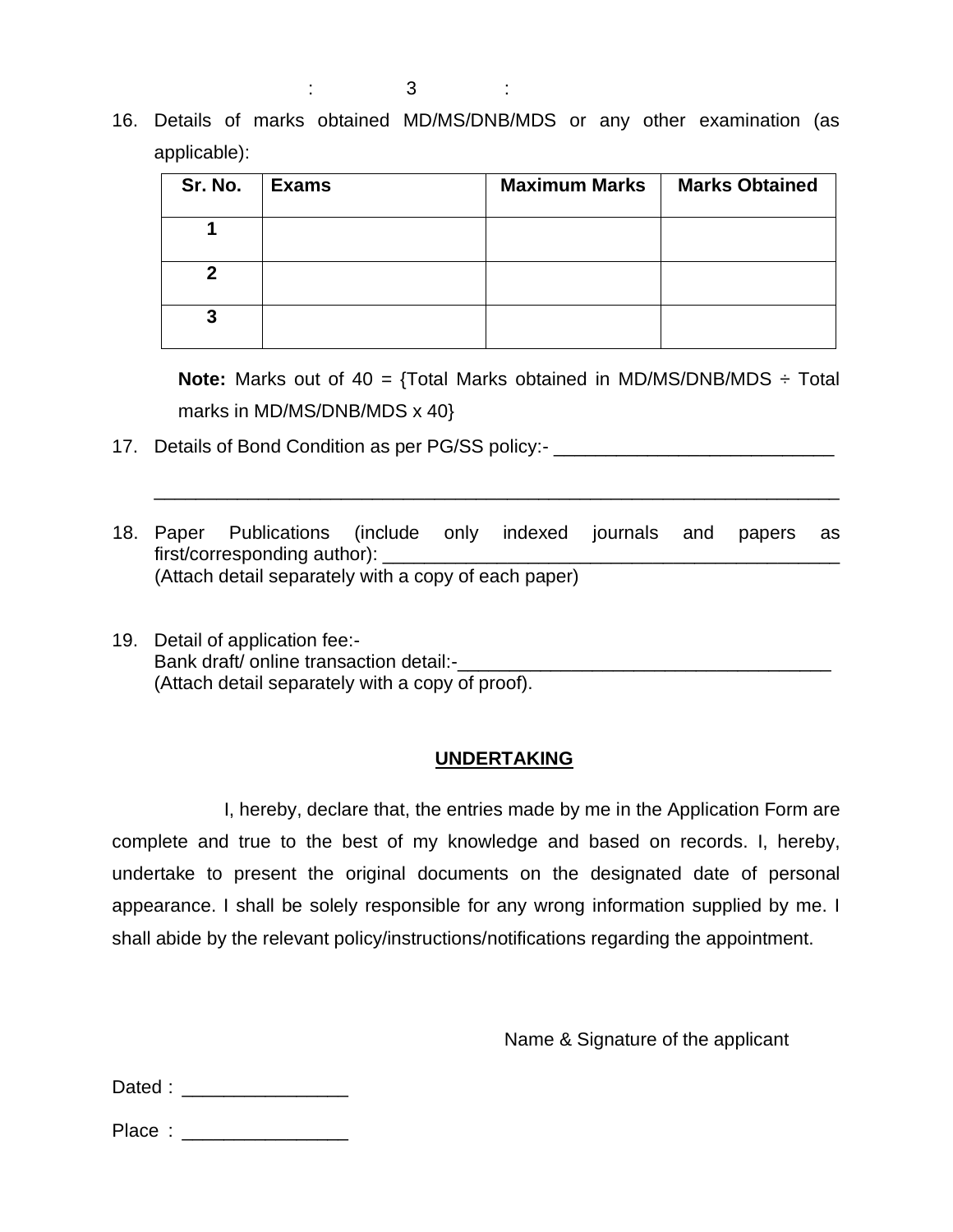# **Tentative vacancy position of Sr. Resident as on 31.1.2022**

| Sr.<br>No.     | Name of<br>Deptt./<br>speciality | <b>Name of Medical College/ AIMSS</b> |                                     |                                |                                     |                          |                                 |                         |              |
|----------------|----------------------------------|---------------------------------------|-------------------------------------|--------------------------------|-------------------------------------|--------------------------|---------------------------------|-------------------------|--------------|
|                |                                  | IGMC,<br>Shimla                       | Dr.<br><b>RPGMC</b><br><b>Tanda</b> | Dr.<br>YSPGMC,<br><b>Nahan</b> | <b>SLBSG</b><br>MC,<br><b>Mandi</b> | Pt.<br>JLNGMC,<br>Chamba | Dr.<br><b>RKGMC</b><br>Hamirpur | AIMSS,<br><b>Shimla</b> | <b>Total</b> |
| $\mathbf{1}$   | Anesthesia                       | $\overline{7}$                        | 3                                   | $\overline{7}$                 | $\overline{2}$                      | 8                        | $\mathbf{1}$                    | 8                       | 36           |
| $\overline{2}$ | Cardiology                       | $\mathbf 0$                           | $\overline{0}$                      | $\mathbf 0$                    | 0                                   | $\overline{0}$           | $\mathbf 0$                     | 3                       | 03           |
| 3              | <b>CTVS</b>                      | $\mathbf 0$                           | $\mathbf 0$                         | $\mathbf 0$                    | $\mathbf 0$                         | $\overline{0}$           | $\mathbf 0$                     | 6                       | 06           |
| $\overline{4}$ | Dermatology                      | $\mathbf 0$                           | $\mathbf 0$                         | $\overline{2}$                 | $\mathbf 0$                         | $\mathbf{1}$             | $\mathbf{1}$                    | $\mathbf 0$             | 04           |
| 5              | <b>ENT</b>                       | $\mathbf 0$                           | $\mathbf 0$                         | $\mathbf{1}$                   | $\overline{2}$                      | $\overline{2}$           | $\mathbf 0$                     | $\mathbf 0$             | 05           |
| 6              | Gastro.                          | $\mathbf 0$                           | $\overline{0}$                      | $\mathbf 0$                    | $\mathbf 0$                         | $\overline{0}$           | $\mathbf 0$                     | 3                       | 03           |
| $\overline{7}$ | Medicine                         | $\overline{4}$                        | $\overline{2}$                      | $\overline{5}$                 | $\overline{2}$                      | 5                        | 5                               | $\mathbf 0$             | 23           |
| 8              | Nephrology                       | $\overline{0}$                        | $\mathbf 0$                         | $\mathbf 0$                    | $\mathbf 0$                         | $\overline{0}$           | $\mathbf 0$                     | $\overline{2}$          | 02           |
| 9              | Nuclear<br>Medicine              | $\mathbf 0$                           | $\mathbf 0$                         | $\mathbf 0$                    | $\mathbf 0$                         | $\mathbf 0$              | $\mathbf 0$                     | $\mathbf 0$             | 00           |
| 10             | Neurosurgery                     | $\mathbf 0$                           | $\mathbf 0$                         | $\mathbf 0$                    | $\mathbf 0$                         | $\overline{0}$           | $\mathbf 0$                     | 6                       | 06           |
| 11             | Orthopedics                      | $\overline{7}$                        | 3                                   | 3                              | $\pmb{0}$                           | 3                        | $\mathbf 1$                     | $\mathbf 0$             | 17           |
| 12             | <b>OBG</b>                       | $\mathbf{1}$                          | $\overline{2}$                      | 3                              | 1                                   | 3                        | 1                               | $\mathbf 0$             | 11           |
| 13             | Ophthalmology                    | $\mathbf{1}$                          | $\mathbf{1}$                        | $\mathbf 0$                    | 1                                   | $\mathbf{1}$             | $\pmb{0}$                       | $\mathbf 0$             | 04           |
| 14             | Pediatrics                       | $\mathbf 0$                           | 3                                   | $\mathbf 0$                    | 1                                   | 3                        | $\pmb{0}$                       | $\mathbf 0$             | 07           |
| 15             | Pediatrics<br>Surgery            | $\mathbf 0$                           | $\mathbf 0$                         | $\mathbf 0$                    | $\pmb{0}$                           | $\mathbf 0$              | $\pmb{0}$                       | 6                       | 06           |
| 16             | Psychiatry                       | $\mathbf{1}$                          | $\overline{2}$                      | $\overline{2}$                 | $\pmb{0}$                           | $\mathbf{1}$             | $\overline{2}$                  | $\mathbf 0$             | 08           |
| 17             | Pulmonary<br>Medicine            | $\mathbf{3}$                          | $\overline{\mathbf{4}}$             | $\overline{2}$                 | $\overline{2}$                      | $\overline{2}$           | 1                               | $\boldsymbol{0}$        | 14           |
| 18             | <b>Plastic Surgery</b>           | $\mathbf 0$                           | $\mathbf 0$                         | $\mathbf 0$                    | $\pmb{0}$                           | $\mathbf 0$              | $\mathbf 0$                     | 3                       | 03           |
| 19             | Radio<br>diagnosis               | $\overline{4}$                        | 3                                   | $\overline{\mathbf{4}}$        | 4                                   | 3                        | $\overline{c}$                  | $\overline{\mathbf{4}}$ | 24           |
| 20             | Radiotherapy                     | 2                                     | $\mathbf 0$                         | 3                              | 1                                   | 3                        | $\mathfrak{S}$                  | $\mathbf 0$             | 12           |
| 21             | General<br>Surgery               | $\overline{4}$                        | $\overline{2}$                      | 6                              | $\mathfrak{S}$                      | $\overline{5}$           | $\overline{2}$                  | $\mathbf 0$             | 22           |
| 22             | Urology                          | $\mathbf 0$                           | $\mathbf 0$                         | $\mathbf 0$                    | $\pmb{0}$                           | $\mathbf 0$              | $\mathbf 0$                     | 6                       | 06           |
| 23             | Blood Bank                       | $\mathbf{1}$                          | $\mathbf 0$                         | $\mathbf 0$                    | $\mathbf 0$                         | $\overline{0}$           | $\mathbf 0$                     | $\overline{2}$          | 03           |
| 24             | Neurology                        | $\mathbf 0$                           | $\mathbf 0$                         | $\pmb{0}$                      | $\pmb{0}$                           | $\mathbf 0$              | $\mathbf 0$                     | $\overline{3}$          | 03           |
| 25             | Cardiac<br>Anesthesia            | $\mathbf 0$                           | $\mathbf 0$                         | $\overline{0}$                 | $\pmb{0}$                           | $\mathbf 0$              | $\mathbf 0$                     | 6                       | 06           |
| 26             | Emergency<br>Medicine            | 15                                    | $\mathbf 0$                         | $\overline{0}$                 | $\pmb{0}$                           | $\mathbf 0$              | $\mathbf 0$                     | $\mathbf 0$             | 15           |

**(Contd.page-2/….)**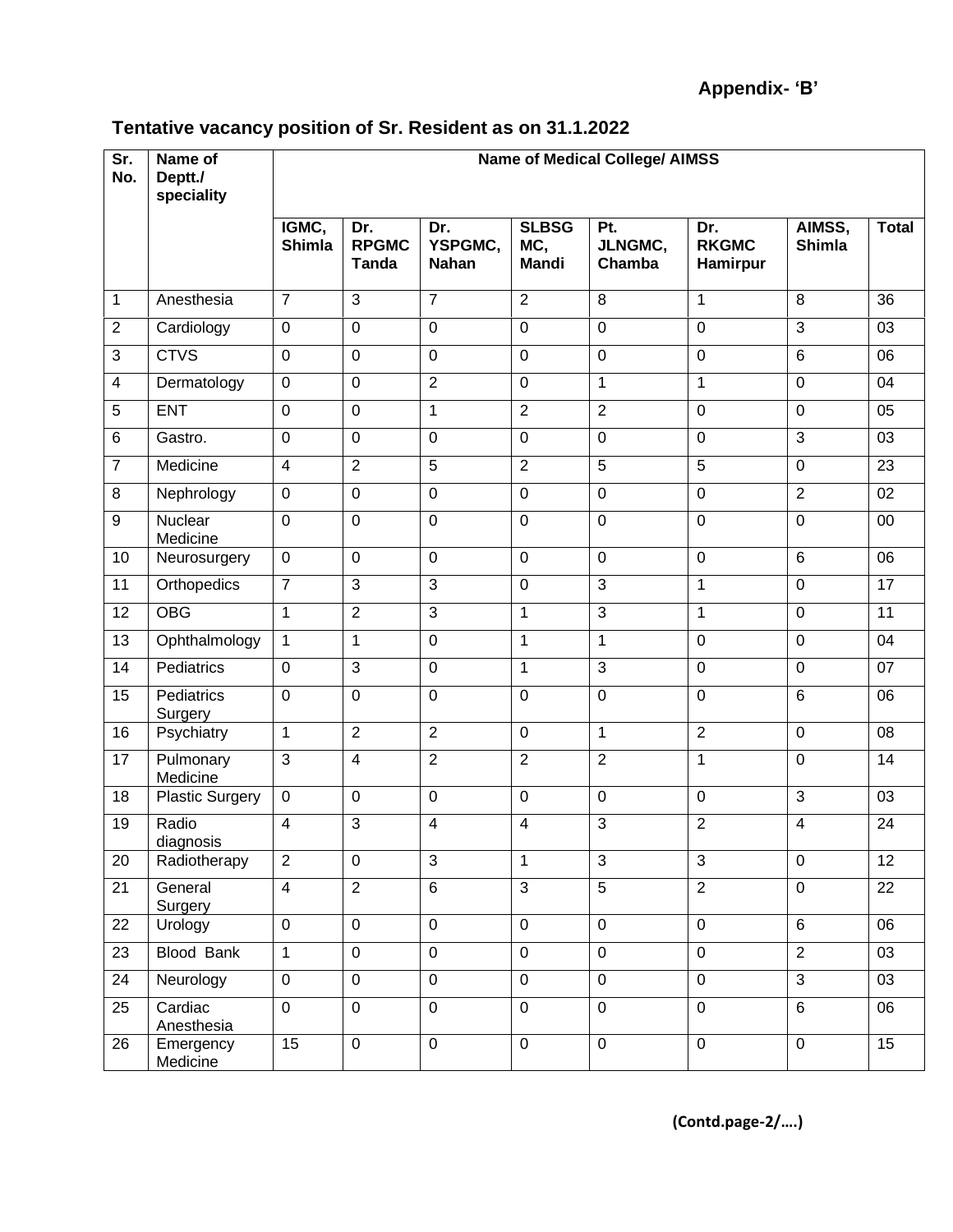| Sr.<br>No. | Name of<br>Deptt./<br>speciality                                     | <b>Name of Medical College/ AIMSS</b> |                              |                                |                              |                          |                                        |                         |              |
|------------|----------------------------------------------------------------------|---------------------------------------|------------------------------|--------------------------------|------------------------------|--------------------------|----------------------------------------|-------------------------|--------------|
|            |                                                                      | IGMC,<br>Shimla                       | Dr.<br><b>RPGMC</b><br>Tanda | Dr.<br>YSPGMC,<br><b>Nahan</b> | <b>SLBSG</b><br>MC,<br>Mandi | Pt.<br>JLNGMC,<br>Chamba | Dr.<br><b>RKGMC</b><br><b>Hamirpur</b> | AIMSS,<br><b>Shimla</b> | <b>Total</b> |
| 27         | Hospital<br>Administration                                           | $\mathbf 0$                           | $\mathbf 0$                  | $\mathbf 0$                    | $\overline{0}$               | $\overline{0}$           | $\overline{0}$                         | $\overline{0}$          | $\Omega$     |
| 28         | Physical<br>&<br>Medicine<br>Rehabilitation                          | $\Omega$                              | $\mathbf 0$                  | $\overline{2}$                 | $\overline{2}$               | $\overline{2}$           | $\overline{2}$                         | $\mathbf 0$             | 08           |
| 29         | Endocrinolog<br>y                                                    | $\mathbf 0$                           | $\bf{0}$                     | $\mathbf 0$                    | $\mathbf 0$                  | $\mathbf 0$              | $\mathbf 0$                            | $\overline{2}$          | 02           |
|            | Non-Clinical Departments (Post of Tutor Specialists upto 31.1.2022): |                                       |                              |                                |                              |                          |                                        |                         |              |
| 30.        | <b>Community</b><br><b>Medicine</b>                                  | $\mathbf 0$                           | 1                            | 1                              | $\mathbf{3}$                 | 4                        | $\overline{3}$                         | $\mathbf 0$             | 12           |
| 31.        | <b>Forensic</b><br><b>Medicine</b>                                   | $\overline{2}$                        | $\mathbf{3}$                 | $\mathbf{2}$                   | $\overline{2}$               | $\mathbf{2}$             | $\overline{2}$                         | $\mathbf 0$             | 13           |
| 32.        | Pathology                                                            | $\mathbf{3}$                          | $\overline{\mathbf{4}}$      | $\overline{2}$                 | $\mathbf{3}$                 | 3                        | $\mathbf{3}$                           | $\mathbf 0$             | 18           |
|            | G.Total:                                                             | 55                                    | 33                           | 45                             | 29                           | 51                       | 29                                     | 60                      | 302          |

#### **Note :- 1. Number of posts can be increased or decreased according to any administrative exigency.**

- **2.** The vacancy in the department of OBG, IGMC, Shimla is subject to the final outcome of CWP No. 5420/2020- titled as Dr. Apra Atri Vs State of HP & Others.
- **3. All recruitments & appointments shall be subject to the ongoing cases in the Hon'ble Courts of Law.**

Sd/- **Principal, IGMC, Shimla –cum-Member Secretary Counselling Committee (Sr.Residents/Tutor Specialists)**

**: 2 :**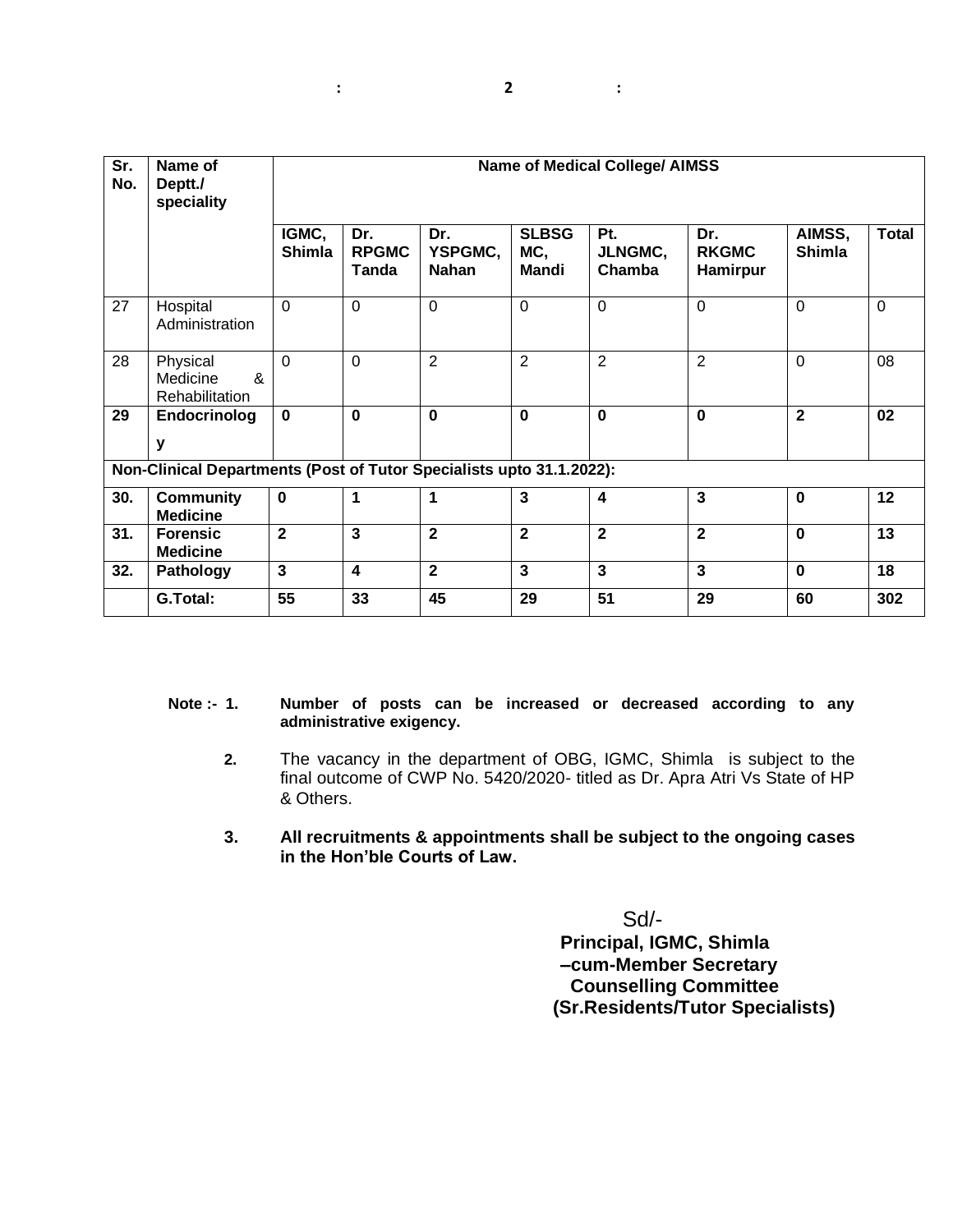**Distribution of marks for Senior Resident/ Tutor Specialist in terms of period of service of State for GDOs**:

- (a) A maximum of 10 marks will be awarded for service rendered by the candidate as Medical Officer/ GDOs after Post Graduation.
- (b) 2 marks will be awarded for each completed year of service in teaching/ nonteaching institutions/field postings including the mandatory period prescribed for eligibility. The incentive marks, beyond the mandatory field posting, shall be awarded as pro-rata basis. However, it is clarified that the pro-rata shall be admissible only after attaining the eligibility to the post of Senior Resident/ Tutor Specialist for all purposes including the mandatory period of field posting.
- (c) For the purpose of calculating the completed years of service, the cut-off date shall be taken as the date of submission of application.
- (d) Certificate issued by the concerned Chief Medical Officer/ Principal Government Medical College/Institution certifying the service in his/her district/institution in respect of particular candidate shall be submitted by the candidates by the time of making applications.

 **Sd/- Principal, IGMC, Shimla –cum-Member Secretary Counselling Committee (Sr.Residents/Tutor Specialists)**